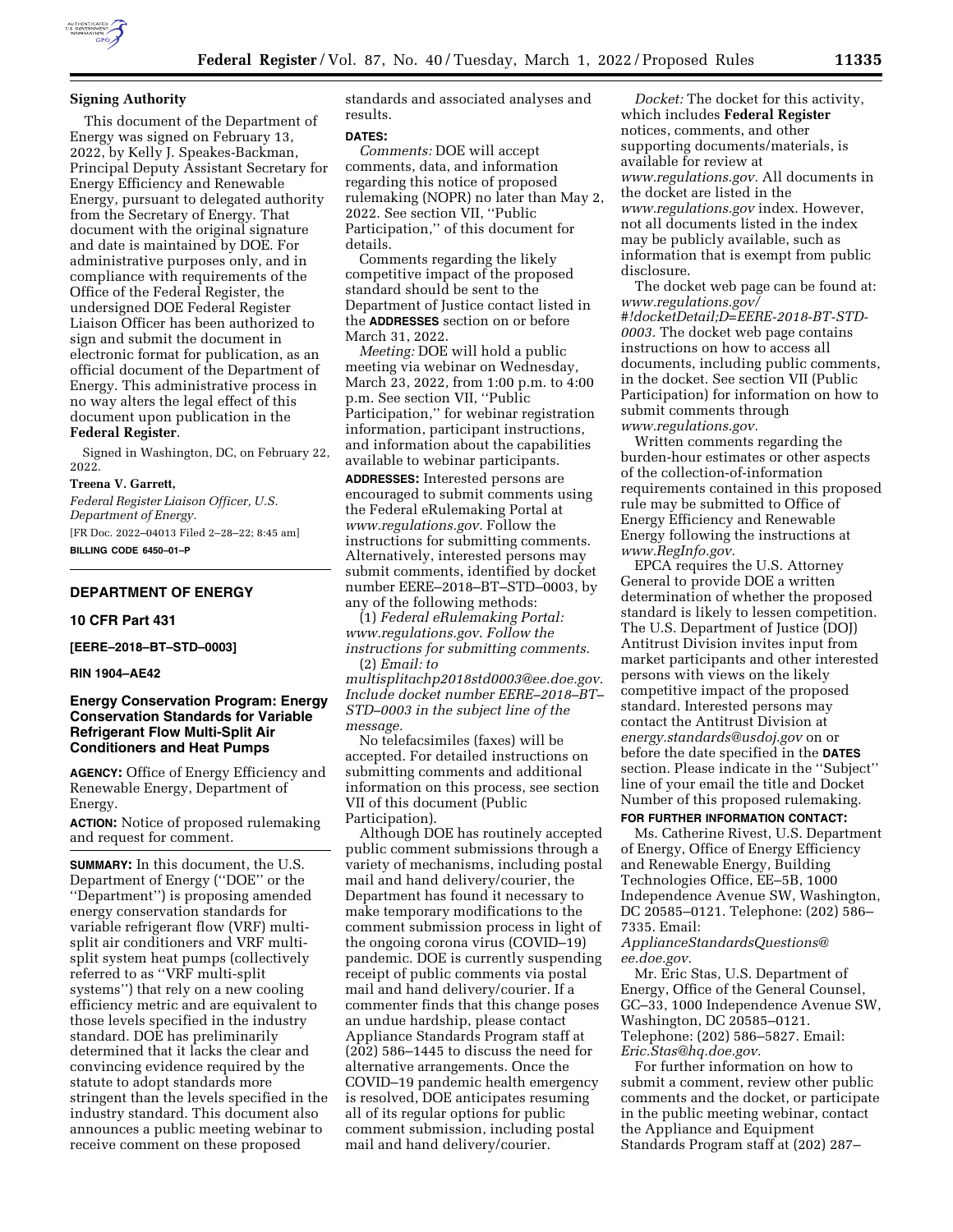1445 or by email: *[ApplianceStandardsQuestions@](mailto:ApplianceStandardsQuestions@ee.doe.gov) [ee.doe.gov.](mailto:ApplianceStandardsQuestions@ee.doe.gov)* 

## **SUPPLEMENTARY INFORMATION:**

#### **Table of Contents**

#### I. Synopsis of the Proposed Rule

- II. Introduction
- A. Authority
- B. Background
- 1. Current Standards
- 2. ASHRAE Standard 90.1–2016
- 3. ASRAC Negotiations
- III. General Discussion
- A. Methodology for Efficiency Crosswalk Analysis
	- 1. Crosswalk Background
	- 2. Crosswalk Details
	- 3. Crosswalk Results
- B. Equipment Class Structure for VRF
- IV. Estimates of Potential Energy Savings
- V. Conclusions
	- A. Consideration of More-Stringent Efficiency Levels
	- B. Review Under the Six-Year Lookback Provision
	- C. Proposed Energy Conservation Standards
- VI. Procedural Issues and Regulatory Review A. Review Under Executive Orders 12866
	- and 13563 B. Review Under the Regulatory Flexibility Act
	- C. Review Under the Paperwork Reduction Act of 1995
	- D. Review Under the National
	- Environmental Policy Act of 1969
	- E. Review Under Executive Order 13132
	- F. Review Under Executive Order 12988
	- G. Review Under the Unfunded Mandates Reform Act of 1995
	- H. Review Under the Treasury and General Government Appropriations Act, 1999
	- I. Review Under Executive Order 12630 J. Review Under the Treasury and General
	- Government Appropriations Act, 2001
	- K. Review Under Executive Order 13211 L. Review Under the Information Quality Bulletin for Peer Review
- VII. Public Participation
- A. Participation at the Webinar
- B. Procedure for Submitting Prepared
- General Statements for Distribution
- C. Conduct of the Public Meeting Webinar D. Submission of Comments
- 

E. Issues on Which DOE Seeks Comment VIII. Approval of the Office of the Secretary

#### **I. Synopsis of the Proposed Rule**

Title III, Part  $C<sup>1</sup>$  of the Energy Policy and Conservation Act, as amended  $(EPCA)<sup>2</sup>$  established the Energy Conservation Program for Certain Industrial Equipment. (42 U.S.C. 6311– 6317) Such equipment includes small, large, and very large commercial package air conditioning and heating equipment, of which VRF multi-split

systems, the subject of this rulemaking, are a category. (42 U.S.C. 6311(1)(B)– (D))

Pursuant to EPCA, DOE is required to consider amending the energy efficiency standards for certain types of covered commercial and industrial equipment, including the equipment at issue in this document, whenever the American Society of Heating, Refrigerating, and Air-Conditioning Engineers (ASHRAE) amends the standard levels or design requirements prescribed in ASHRAE Standard 90.1, ''Energy Standard for Buildings Except Low-Rise Residential Buildings,'' (ASHRAE Standard 90.1), and at a minimum, every six 6 years. (42 U.S.C. 6313(a)(6)(A)–(B)) For each type of equipment, EPCA directs that if ASHRAE Standard 90.1 is amended, DOE must adopt amended energy conservation standards at the new efficiency level in ASHRAE Standard 90.1, unless clear and convincing evidence supports a determination that adoption of a more-stringent efficiency level would produce significant additional energy savings and be technologically feasible and economically justified. (42 U.S.C.  $6313(a)(6)(A)(ii)$ ; referred to as the ''ASHRAE trigger'') If DOE adopts as a uniform national standard the efficiency level specified in the amended ASHRAE Standard 90.1, DOE must establish such standard not later than 18 months after publication of the amended industry standard. (42 U.S.C. 6313(a)(6)(A)(ii)(I)) If DOE determines that a more-stringent standard is appropriate under the statutory criteria, DOE must establish such more-stringent standard not later than 30 months after publication of the revised ASHRAE Standard 90.1. (42 U.S.C. 6313(a)(6)(B)(i))

Under EPCA, DOE must also review its energy conservation standards for VRF multi-split systems every six years and either: (1) Issue a notice of determination that the standards do not need to be amended, as adoption of a more-stringent level under the relevant statutory criteria is not supported by clear and convincing evidence; or (2) issue a notice of proposed rulemaking including new proposed standards based on certain criteria and procedures in subparagraph (B).3 (42 U.S.C. 6313(a)(6)(C)(i))

ASHRAE officially released ASHRAE Standard 90.1–2016 on October 26, 2016, thereby triggering DOE's previously referenced obligations pursuant to EPCA to determine for certain classes of VRF multi-split systems, whether: (1) The amended industry standard should be adopted; or (2) clear and convincing evidence exists to justify more-stringent standard levels. For any class where DOE was not triggered, the Department routinely considers those classes under the statute's 6-year-lookback provision at the same time, so as to address the subject equipment in a comprehensive fashion.

The current Federal energy conservation standards for air-cooled VRF multi-split systems with cooling capacity greater than or equal to 65,000 Btu/h and water-source VRF multi-split heat pumps are codified in DOE's regulations at 10 CFR 431.97. These standards are specified in terms of Energy Efficiency Ratio (EER) for cooling mode and Coefficient of Performance (COP) for heating mode based on the Federal test procedure at 10 CFR 431.96, which references American National Standards Institute (ANSI)/Air-Conditioning, Heating, and Refrigeration Institute (AHRI) Standard 1230–2010, ''*2010 Standard for Performance Rating of Variable Refrigerant Flow (VRF) Multi-Split Air-Conditioning and Heat Pump Equipment,*'' approved August 2, 2010 and updated by Addendum 1 in March 2011 (ANSI/AHRI 1230–2010).

The current Federal energy conservation standards for air-cooled, three-phase VRF multi-split systems with cooling capacity less than 65,000 Btu/h are also codified in 10 CFR 431.97. These standards are specified in terms of Seasonal Energy Efficiency Ratio (SEER) for cooling mode and Heating Seasonal Performance Factor (HSPF) for heating mode based on the rating conditions in ANSI/AHRI 1230– 2010. Although the current standards levels are based on the same test procedure as used for all other categories of VRF systems (*i.e.,* aircooled VRF multi-split systems with cooling capacity greater than or equal to 65,000 Btu/h and water-source VRF multi-split systems), the organizations that maintain the industry consensus test procedures have recently updated their scope such that air-cooled, threephase VRF multi-split systems with

<sup>1</sup>For editorial reasons, upon codification in the U.S. Code, Part C was re-designated Part A–1.

<sup>2</sup>All references to EPCA in this document refer to the statute as amended through the Energy Act of 2020, Public Law 116–260 (Dec. 27, 2020).

<sup>3</sup> In relevant part, subparagraph (B) specifies that: (1) In making a determination of economic justification, DOE must consider, to the maximum extent practicable, the benefits and burdens of an amended standard based on the seven criteria described in EPCA; (2) DOE may not prescribe any standard that increases the energy use or decreases the energy efficiency of a covered equipment; and (3) DOE may not prescribe an amended standard that interested persons have established by a preponderance of evidence is likely to result in the

unavailability in the United States of any product type (or class) of performance characteristics (including reliability, features, sizes, capacities, and volumes) that are substantially the same as those generally available in the United States. (42 U.S.C.  $6313(a)(6)(B)(ii)–(iii))$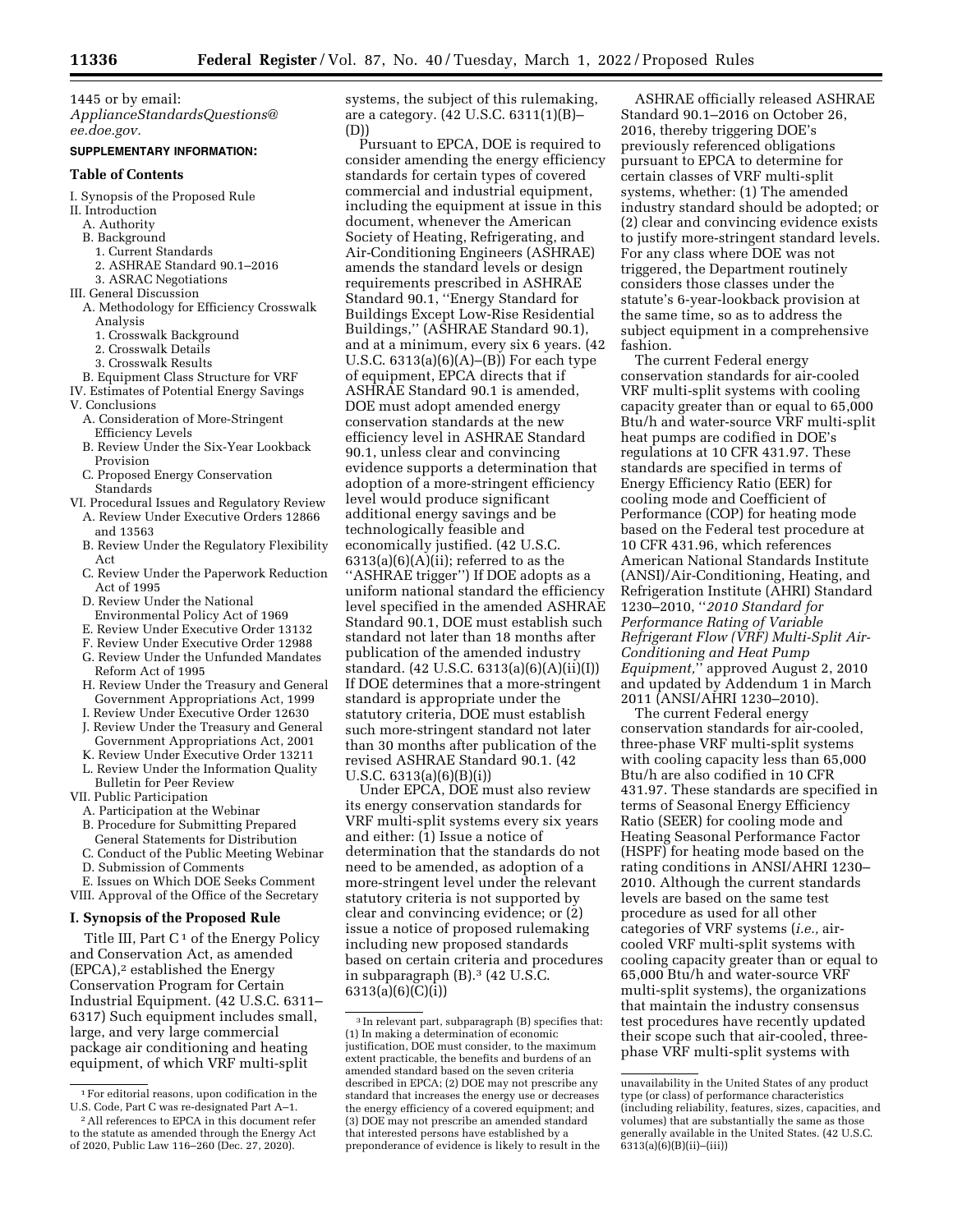cooling capacity less than 65,000 Btu/h are now covered under AHRI 210/240– 2023 instead of AHRI 1230–2021. Consequently, DOE is addressing test procedures for air-cooled, three-phase VRF multi-split systems with cooling capacity less than 65,000 Btu/h in a separate test procedure rulemaking for air-cooled, three-phase, small commercial package air conditioning and heating equipment with cooling capacity less than 65,000 Btu/h (86 FR 70316 (Dec. 9, 2021)) instead of in the test procedure rulemaking for VRF multi-split systems (86 FR 70644 (Dec. 10, 2021)). Accordingly, DOE is not evaluating the Federal energy conservation standards for such equipment in this notice and is instead addressing energy conservation standards for air-cooled, three-phase VRF multi-split systems with cooling capacity less than 65,000 Btu/h in a separate energy conservation standards rulemaking for air-cooled, three-phase, small commercial package air conditioning and heating equipment with a cooling capacity of less than 65,000 Btu/h.

The efficiency levels set forth in ASHRAE Standard 90.1–2016 for VRF multi-split systems with cooling capacity 65,000 Btu/h or greater are specified in terms of both EER and Integrated Energy Efficiency Ratio (IEER) for cooling mode and COP for heating mode. These efficiency levels are based on the rating conditions of ANSI/AHRI Standard 1230–2014 with addendum 1 (ANSI/AHRI 1230–2014), which are identical rating conditions to those found in AHRI 1230–2010. The EER levels found in ASHRAE 90.1–2016 are unchanged from the current Federal EER requirements; however, for certain classes of water-source VRF multi-split heat pumps, the COP levels specified in ASHRAE Standard 90.1–2016 are more stringent. See additional discussion in section II.B.2 of this document.

On April 11, 2018, DOE published in the **Federal Register** a Notice of Intent to establish a negotiated rulemaking working group (Working Group) under the Appliance Standards and Rulemaking Federal Advisory Committee (ASRAC) to negotiate a proposed test procedure and amended energy conservation standards for VRF multi-split systems. 83 FR 15514. The Working Group reached consensus on an energy conservation standards term sheet (VRF ECS Term Sheet) on

November 5, 2019, outlining recommended amended energy conservation standards for all equipment classes of VRF multi-split systems. The standard levels recommended by the Working Group in the VRF ECS Term Sheet are in terms of the IEER and COP metrics and equivalent to the levels specified in ASHRAE Standard 90.1–2016.4 However, the levels recommended by the working group are measured according to an amended industry test standard for VRF multi-split systems 5— AHRI Standard 1230, ''*2021 Standard for Performance Rating of Variable Refrigerant Flow (VRF) Multi-Split Air-Conditioning and Heat Pump Equipment*'' (AHRI 1230–2021). See additional discussion in section II.B.3 of this NOPR.

As described in detail in section III.A of this document, DOE conducted a crosswalk analysis during the ASRAC negotiation meetings to validate the translation of the EER levels currently required by the DOE standards to IEER, as well as the IEER efficiency levels as recommended by the Working Group. DOE notes that IEER is a more comprehensive metric because it reflects the energy efficiency across a range of operating conditions, as opposed to the efficiency at a single condition. The crosswalk translates the current Federal EER standards (measured per the current DOE test procedure) to IEER levels of equivalent stringency (measured per the September 20, 2019 draft version of the AHRI 1230 standard). As described in section II.B.3 of this document, the recommended 2019 draft test procedure was later published as AHRI 1230–2021, and no substantive changes were made that impact crosswalk results. Differences in the metrics and test procedures cause the crosswalk analysis to yield a range of IEER values corresponding to a given EER value. DOE's translation of the current EER levels to IEER according to the updated test procedure shows that each value recommended by the Working Group is within the range resulting from DOE's evaluation. Given that the metric takes into account a wider breadth of energy consumption across a variety of operating conditions, DOE has tentatively determined that the recommended IEER values are at least equivalent in stringency to the current EER values. Further, given that IEER is a more comprehensive metric, DOE has

tentatively determined that the recommended IEER values would not decrease the minimum required energy efficiency of VRF basic models.

Because the updates in AHRI 1230– 2021 do not affect the measurement of COP, no crosswalk was required to evaluate the stringency of the COP levels proposed in the VRF ECS Term Sheet as compared to the existing Federal COP levels.

In this document, DOE proposes to adopt the energy conservation standard levels and the equipment class structure from ASHRAE 90.1–2016 for air-cooled VRF multi-split systems with cooling capacity greater than or equal to 65,000 Btu/h and for all water-source VRF multi-split heat pumps. The proposed standards, which are expressed in terms of IEER and COP, are presented in Table I–1. These proposed standards, if adopted, would apply to all VRF multisplit systems listed in Table I–1 manufactured in, or imported into, the United States starting on January 1, 2024. The proposed standard levels are equivalent to the standard levels recommended by the Working Group in the VRF ECS Term Sheet. The proposed equipment class structure differs from the existing DOE equipment class structure regarding capacity break points and designations based on heating type; however, DOE has tentatively concluded that none of the changes to the equipment class structure for VRF multi-split systems would constitute backsliding—see section III.B of this document for additional discussion.

For the reasons described in section IV of this document, DOE has tentatively determined that the potential energy savings associated with adopting the ASHRAE 90.1–2016 standard levels for the triggered classes are *de minimis.*  Also, as described in section V of this document, DOE has tentatively determined that insufficient data are available to determine, based on clear and convincing evidence, that morestringent standards would result in significant additional energy savings and be technologically feasible and economically justified. As such DOE has not conducted further analysis of morestringent standard levels for this rulemaking. Consequently, DOE is proposing to adopt the levels specified in ASHRAE Standard 90.1–2016, as required by EPCA.

<sup>4</sup>The VRF ECS Term Sheet can be accessed at *[www.regulations.gov/document/EERE-2018-BT-](http://www.regulations.gov/document/EERE-2018-BT-STD-0003-0055)[STD-0003-0055.](http://www.regulations.gov/document/EERE-2018-BT-STD-0003-0055)* 

<sup>5</sup>The VRF ASRAC Working Group recommended a 2019 draft version of AHRI 1230 with additional recommendations for further development of the test standard outside of the Working Group. The

<sup>2019</sup> draft of AHRI 1230 was later released as AHRI 1230–2021, which included the Working Group's recommendations.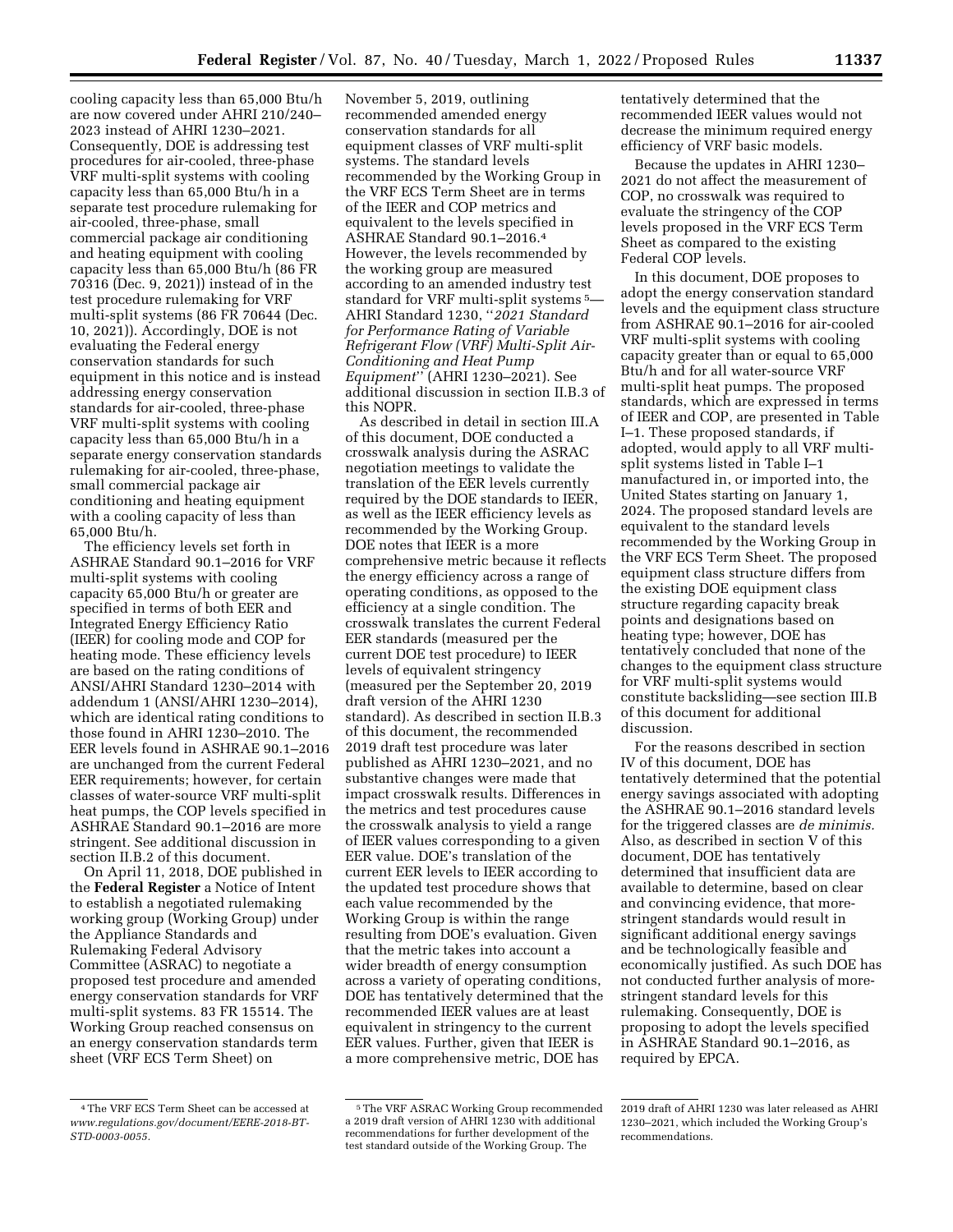| Equipment type                                | Size category                     | Heating type                    | Minimum efficiency  |
|-----------------------------------------------|-----------------------------------|---------------------------------|---------------------|
| VRF Multi-Split Air Conditioners (Air-Cooled) |                                   |                                 | 15.5 IEER.          |
|                                               |                                   |                                 | 14.9 IEER.          |
|                                               | ≥240,000 Btu/h and <760,000 Btu/h |                                 | 13.9 IEER.          |
| VRF Multi-Split Heat Pumps (Air-Cooled)       | ≥65,000 and <135,000 Btu/h        | Heat Pump without Heat Recovery | 14.6 IEER, 3.3 COP. |
|                                               |                                   | Heat Pump with Heat Recovery    | 14.4 IEER, 3.3 COP. |
|                                               | ≥135,000 and <240,000 Btu/h       | Heat Pump without Heat Recovery | 13.9 IEER, 3.2 COP. |
|                                               |                                   | Heat Pump with Heat Recovery    | 13.7 IEER, 3.2 COP. |
|                                               | ≥240,000 Btu/h and <760,000 btu/h | Heat Pump without Heat Recovery | 12.7 IEER, 3.2 COP. |
|                                               |                                   | Heat Pump with Heat Recovery    | 12.5 IEER, 3.2 COP. |
| VRF Multi-Split Heat Pumps (Water-Source)     |                                   | Heat Pump without Heat Recovery | 16.0 IEER, 4.3 COP. |
|                                               |                                   | Heat Pump with Heat Recovery    | 15.8 IEER, 4.3 COP. |
|                                               |                                   | Heat Pump without Heat Recovery | 16.0 IEER, 4.3 COP. |
|                                               |                                   | Heat Pump with Heat Recovery    | 15.8 IEER, 4.3 COP. |
|                                               |                                   | Heat Pump without Heat Recovery | 14.0 IEER, 4.0 COP. |
|                                               |                                   | Heat Pump with Heat Recovery    | 13.8 IEER, 4.0 COP. |
|                                               | ≥240,000 Btu/h and <760,000 Btu/h | Heat Pump without Heat Recovery | 12.0 IEER, 3.9 COP. |
|                                               |                                   | Heat Pump with Heat Recovery    | 11.8 IEER, 3.9 COP. |

TABLE I–1 PROPOSED ENERGY CONSERVATION STANDARDS FOR VRF MULTI-SPLIT SYSTEMS

## **II. Introduction**

The following section briefly discusses the statutory authority underlying this proposed rule, as well as some of the relevant historical background related to the establishment of standards for VRF multi-split systems.

## *A. Authority*

EPCA, among other things, authorizes DOE to regulate the energy efficiency of a number of consumer products and certain industrial equipment. (42 U.S.C. 6291–6317) Title III, Part C of EPCA, Public Law 94–163 (42 U.S.C. 6311– 6317, as codified) added by Public Law 95–619, Title IV, section 441(a), established the Energy Conservation Program for Certain Industrial Equipment, which sets forth a variety of provisions designed to improve energy efficiency. This covered equipment includes small, large, and very large commercial package air conditioning and heating equipment, which includes the VRF multi-split systems that are the subject of this document. (42 U.S.C.  $6311(1)(B)$ –(D)) Additionally, as discussed in further detail subsequently, the statute requires DOE to consider amending the energy efficiency standards for certain types of commercial and industrial equipment, including the equipment at issue in this document, whenever ASHRAE amends the efficiency levels or design requirements prescribed in ASHRAE Standard 90.1, and even in the absence of an ASHRAE trigger event, a separate provision of EPCA requires DOE to consider amended standards for such equipment, at a minimum, every six 6 years. (42 U.S.C. 6313(a)(6)(A)–(C))

The energy conservation program under EPCA consists essentially of four parts: (1) Testing, (2) labeling, (3) the establishment of Federal energy conservation standards, and (4)

certification and enforcement procedures. Relevant provisions of EPCA include definitions (42 U.S.C. 6311), energy conservation standards (42 U.S.C. 6313), test procedures (42 U.S.C. 6314), labeling provisions (42 U.S.C. 6315), and the authority to require information and reports from manufacturers (42 U.S.C. 6316).

Federal energy efficiency requirements for covered equipment established under EPCA generally supersede State laws and regulations concerning energy conservation testing, labeling, and standards. (42 U.S.C. 6316(a) and (b); 42 U.S.C. 6297) DOE may, however, grant waivers of Federal preemption in limited circumstances for particular State laws or regulations, in accordance with the procedures and other provisions set forth under EPCA.  $(42 \text{ U.S.C. } 6316(b)(2)(D))$ 

Subject to certain statutory criteria and conditions, DOE is required to develop test procedures that are reasonably designed to produce test results which measure the energy efficiency, energy use, or estimated annual operating cost of covered equipment during a representative average use cycle and that are not unduly burdensome to conduct. (42 U.S.C. 6314(a)(2)) Manufacturers of covered equipment must use the Federal test procedures as the basis for: (1) Certifying to DOE that their equipment complies with the applicable energy conservation standards adopted pursuant to EPCA (42 U.S.C. 6316(b); 42 U.S.C. 6296), and (2) making representations about the efficiency of that equipment (42 U.S.C. 6314(d)). Similarly, DOE uses these test procedures to determine whether the equipment complies with the relevant energy conservation standards promulgated under EPCA. The DOE test procedures for VRF multi-split systems appear at 10 CFR part 431, subpart F.

ASHRAE Standard 90.1 sets industry energy efficiency levels for small, large, and very large commercial package airconditioning and heating equipment, packaged terminal air conditioners, packaged terminal heat pumps, warm air furnaces, packaged boilers, storage water heaters, instantaneous water heaters, and unfired hot water storage tanks (collectively referred to as ''ASHRAE equipment''). For each type of listed covered equipment, EPCA directs that if ASHRAE amends ASHRAE Standard 90.1 with respect to the standard levels or design requirements applicable under that standard, DOE must adopt amended standards at the new ASHRAE efficiency levels, unless DOE determines, supported by clear and convincing evidence, that adoption of a more-stringent level would produce significant additional conservation of energy and would be technologically feasible and economically justified. (42 U.S.C. 6313(a)(6)(A))

Although EPCA does not explicitly define the term ''amended'' in the context of what type of revision to ASHRAE Standard 90.1 would trigger DOE's obligation, DOE's longstanding interpretation has been that the statutory trigger is an amendment to the standard applicable to that equipment under ASHRAE Standard 90.1 that increases the energy efficiency level for that equipment. *See* 72 FR 10038, 10042 (March 7, 2007). If the revised ASHRAE Standard 90.1 leaves the energy efficiency level unchanged (or lowers the energy efficiency level), as compared to the energy efficiency level specified by the uniform national standard adopted pursuant to EPCA, regardless of the other amendments made to the ASHRAE Standard 90.1 requirement (*e.g.,* the inclusion of an additional metric), DOE has stated that it does not have the authority to conduct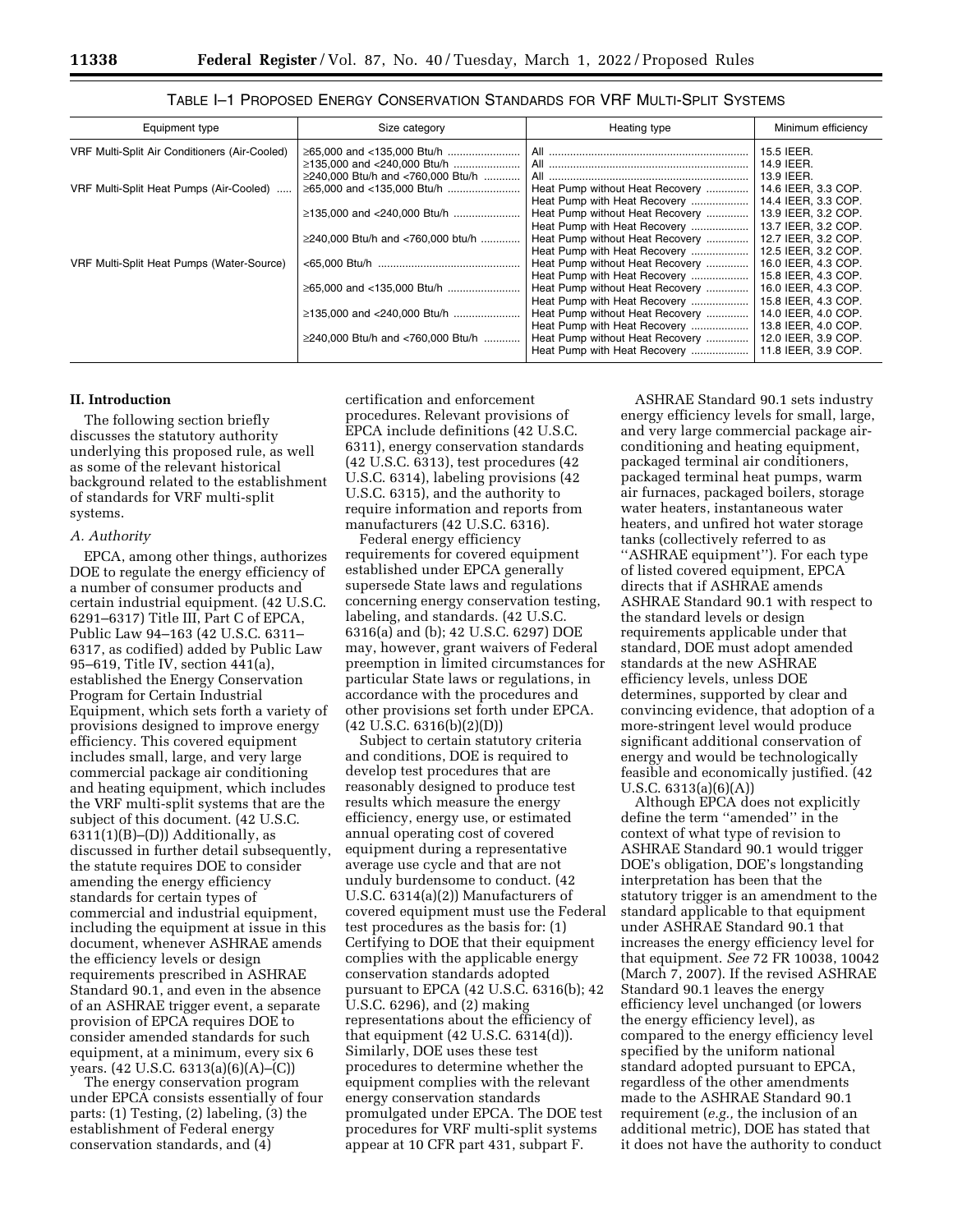a rulemaking to consider a higher standard for that equipment pursuant to 42 U.S.C. 6313(a)(6)(A). *See* 74 FR 36312, 36313 (July 22, 2009) and 77 FR 28928, 28937 (May 16, 2012). If an amendment to ASHRAE Standard 90.1 changes the metric for the standard on which the Federal requirement was based, DOE would perform a crosswalk analysis to determine whether the amended metric under ASHRAE Standard 90.1 resulted in an energy efficiency level that was more stringent than the current DOE standard.

Under EPCA, DOE must also review its energy conservation standards for VRF multi-split systems every six years and either: (1) Issue a notice of determination that the standards do not need to be amended, as adoption of a more-stringent level under the relevant statutory criteria is not supported by clear and convincing evidence; or (2) issue a notice of proposed rulemaking including new proposed standards based on certain criteria and procedures in subparagraph (B).6 (42 U.S.C. 6313(a)(6)(C)(i))

In deciding whether a more-stringent standard is economically justified, under either the provisions of 42 U.S.C. 6313(a)(6)(A) or 42 U.S.C. 6313(a)(6)(C), DOE must determine whether the benefits of the standard exceed its burdens. DOE must make this determination after receiving comments on the proposed standard, and by considering, to the maximum extent practicable, the following seven factors:

(1) The economic impact of the standard on manufacturers and consumers of the products subject to the standard;

(2) The savings in operating costs throughout the estimated average life of the covered products in the type (or class) compared to any increase in the price, initial charges, or maintenance expenses for the covered products that are likely to result from the standard;

(3) The total projected amount of energy savings likely to result directly from the standard;

(4) Any lessening of the utility or the performance of the covered products likely to result from the standard;

(5) The impact of any lessening of competition, as determined in writing by the Attorney General, that is likely to result from the standard;

(6) The need for national energy conservation; and

(7) Other factors the Secretary of Energy (Secretary) considers relevant.

 $(42 \text{ U.S.C. } 6313(a)(6)(B)(i)(I)–(VII))$ EPCA also contains what is known as an ''anti-backsliding'' provision, which prevents the Secretary from prescribing any amended standard that either increases the maximum allowable energy use or decreases the minimum required energy efficiency of a covered product. (42 U.S.C. 6313(a)(6)(B)(iii)(I))) Also, the Secretary may not prescribe an amended or new standard if interested persons have established by a preponderance of the evidence that the standard is likely to result in the unavailability in the United States in any covered product type (or class) of performance characteristics (including reliability), features, sizes, capacities, and volumes that are substantially the same as those generally available in the United States. (42 U.S.C. 6313(a)(6)(B)(iii)(II)(aa))

#### *B. Background*

#### 1. Current Standards

EPCA defines ''commercial package air conditioning and heating equipment'' as air-cooled, water-cooled, evaporatively-cooled, or water-source (not including ground water source) electrically operated, unitary central air conditioners and central air conditioning heat pumps for commercial application. (42 U.S.C. 6311(8)(A); 10 CFR 431.92) EPCA further classifies ''commercial package air conditioning and heating equipment'' into categories based on cooling capacity (*i.e.,* small, large, and very large categories). (42 U.S.C. 6311(8)(B)–(D); 10 CFR 431.92) ''Small commercial package air conditioning and heating equipment'' means equipment rated below 135,000 Btu per hour (cooling capacity). (42 U.S.C. 6311(8)(B); 10 CFR 431.92) ''Large commercial package air conditioning and heating equipment'' means equipment rated: (i) At or above 135,000 Btu per hour; and (ii) below 240,000 Btu per hour (cooling capacity). (42 U.S.C. 6311(8)(C); 10 CFR 431.92) ''Very large commercial package air conditioning and heating equipment'' means equipment rated: (i) At or above 240,000 Btu per hour; and (ii) below 760,000 Btu per hour (cooling capacity). (42 U.S.C. 6311(8)(D); 10 CFR 431.92)

Pursuant to its authority under EPCA (42 U.S.C. 6313(a)(6)(A)) and in response to updates to ASHRAE

Standard 90.1, DOE has established the category of VRF multi-split systems, which meets the EPCA definition of ''commercial package air conditioning and heating equipment,'' but which EPCA did not expressly identify. *See* 10 CFR 431.92 and 10 CFR 431.97.

DOE defines ''variable refrigerant flow air conditioner'' as a unit of commercial package air-conditioning and heating equipment that is configured as a split system air conditioner incorporating a single refrigerant circuit, with one or more outdoor units, at least one variable-speed compressor or an alternate compressor combination for varying the capacity of the system by three or more steps, and multiple indoor fan coil units, each of which is individually metered and individually controlled by an integral control device and common communications network and which can operate independently in response to multiple indoor thermostats. Variable refrigerant flow implies three or more steps of capacity control on common, inter-connecting piping. 10 CFR 431.92.

DOE defines ''variable refrigerant flow multi-split heat pump'' as a unit of commercial package air-conditioning and heating equipment that is configured as a split system heat pump that uses reverse cycle refrigeration as its primary heating source and which may include secondary supplemental heating by means of electrical resistance, steam, hot water, or gas. The equipment incorporates a single refrigerant circuit, with one or more outdoor units, at least one variablespeed compressor or an alternate compressor combination for varying the capacity of the system by three or more steps, and multiple indoor fan coil units, each of which is individually metered and individually controlled by a control device and common communications network and which can operate independently in response to multiple indoor thermostats. Variable refrigerant flow implies three or more steps of capacity control on common, inter-connecting piping. 10 CFR 431.92.

DOE adopted energy conservation standards for VRF multi-split systems in a final rule published on May 16, 2012 (May 2012 Final Rule). 77 FR 28928, 28995. DOE's initial standards for VRF multi-split systems were prompted by ASHRAE's decision to include minimum efficiency levels for VRF multi-split systems for the first time in the 2010 edition of ASHRAE Standard 90.1 (ASHRAE Standard 90.1–2010). For four of the VRF water-source heat pump classes (including VRF water-source heat pumps with cooling capacity less than 17,000 Btu/h and VRF water-

<sup>6</sup> In relevant part, subparagraph (B) specifies that: (1) In making a determination of economic justification, DOE must consider, to the maximum extent practicable, the benefits and burdens of an amended standard based on the seven criteria described in EPCA; (2) DOE may not prescribe any standard that increases the energy use or decreases the energy efficiency of a covered equipment; and (3) DOE may not prescribe an amended standard that interested persons have established by a preponderance of evidence is likely to result in the unavailability in the United States of any product type (or class) of performance characteristics (including reliability, features, sizes, capacities, and volumes) that are substantially the same as those generally available in the United States. (42 U.S.C.  $6313(a)(6)(B)(ii)–(iii))$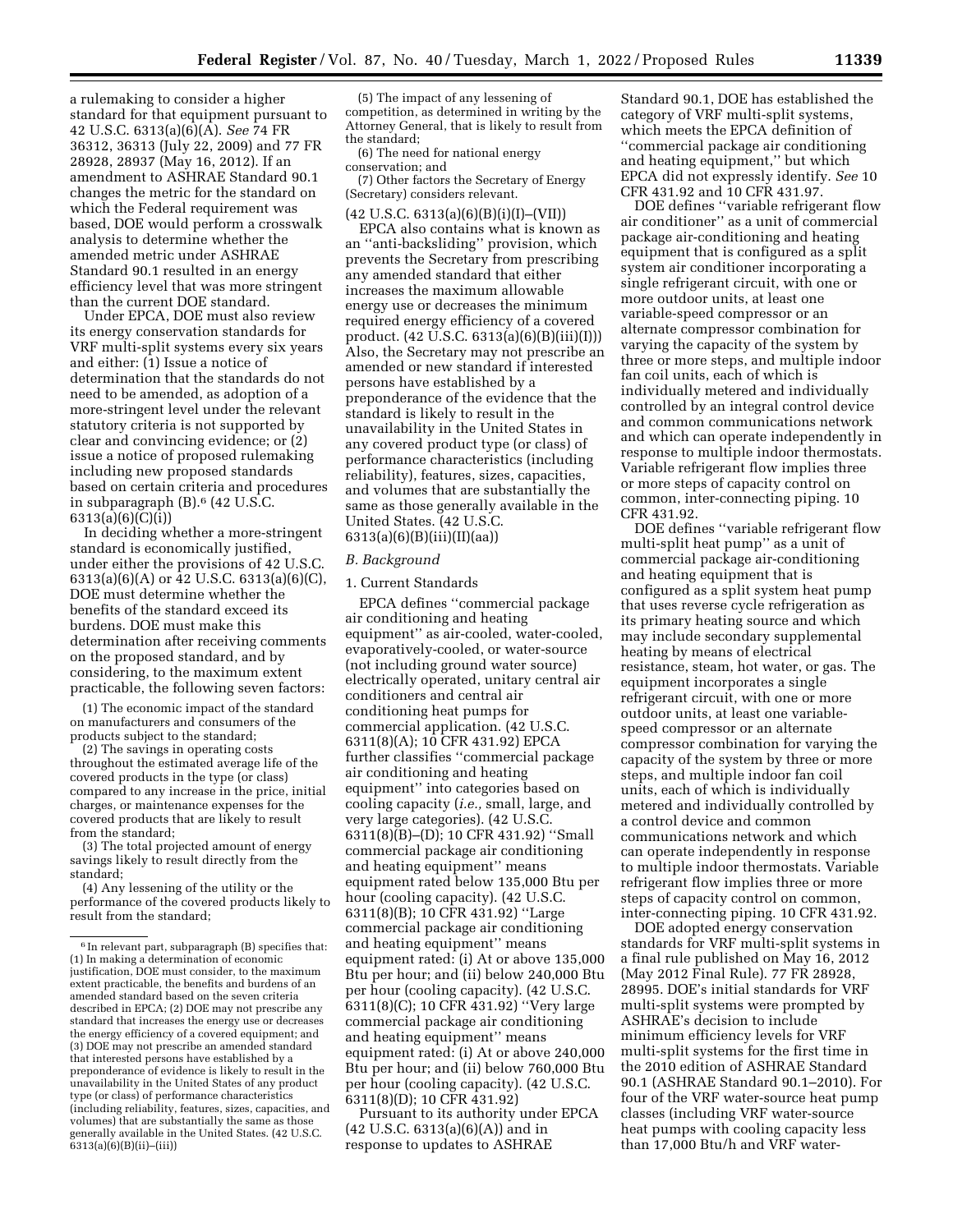source heat pumps with cooling capacity greater than or equal to 135,000 Btu/h and less than 760,000 Btu/h), DOE adopted the standard levels in ASHRAE Standard 90.1–2010, having determined that the updates to ASHRAE Standard 90.1–2010 either raised the energy efficiency levels above the existing Federal energy conservation standards or set standards for equipment for which DOE did not previously have standards. 77 FR 28928, 28938 (May 16, 2012). For all other equipment classes of VRF multi-split

systems, DOE maintained the standards from the equipment class under which the corresponding VRF multi-split system equipment class was previously regulated (*i.e.,* air-cooled VRF multisplit systems had previously been covered as small, large, and very large air-cooled central air-conditioning heat pumps with electric resistance heating, while water-source VRF multi-split heat pumps had previously been covered as water-source heat pumps).

For the equipment addressed in this NOPR, DOE's current equipment classes for VRF multi-split systems are differentiated by refrigeration cycle (air conditioners or heat pumps), condenser heat rejection medium (air-cooled or water-source), cooling capacity, and heating type (for air-cooled: ''No heating or electric resistance heating'' or ''all other types of heating''; for watersource: ''Without heat recovery,'' ''with heat recovery," or "all"). DOE's current standards for VRF multi-split systems are set forth at Table 13 to 10 CFR 431.97 and repeated in Table II–1 of this document.

# TABLE II–1—CURRENT DOE STANDARDS FOR VRF MULTI-SPLIT SYSTEMS

| Products<br>manufactured<br>on and after |
|------------------------------------------|
| June 16, 2008.                           |
| January 1, 2010.                         |
| January 1, 2010.                         |
| January 1, 2010.                         |
| January 1, 2010.                         |
| January 1, 2010.                         |
| January 1, 2010.                         |
| June 16, 2008.                           |
| January 1, 2010.                         |
| January 1, 2010.                         |
| January 1, 2010.                         |
| 10.4 EER, 3.2 COP    January 1, 2010.    |
| January 1, 2010.                         |
| January 1, 2010.                         |
| October 29, 2012.<br>October 29, 2003.   |
| October 29, 2012.<br>October 29, 2003.   |
| October 29, 2003.                        |
| October 29, 2003.                        |
| October 29, 2013.<br>October 29, 2013.   |
|                                          |

1VRF Multi-Split Heat Pumps (Air-Cooled) with heat recovery fall under the category of ''All Other Types of Heating'' unless they also have electric resistance heating, in which case it falls under the category for ''No Heating or Electric Resistance Heating.''

#### 2. ASHRAE Standard 90.1–2016

ASHRAE released the 2016 version of ASHRAE Standard 90.1 (ASHRAE Standard 90.1–2016) on October 26, 2016, which increased the heating mode efficiency level (in terms of COP) for six of the current DOE VRF multi-split system equipment classes:

(1) VRF Multi-Split Heat Pumps, Water-source <17,000 Btu/h, Without Heat Recovery;

(2) VRF Multi-Split Heat Pumps, Water-source <17,000 Btu/h, With Heat Recovery;

(3) VRF Multi-Split Heat Pumps, Water-source ≥17,000 Btu/h and <65,000 Btu/h;

(4) VRF Multi-Split Heat Pumps. Water-source ≥65,000 Btu/h and <135,000 Btu/h;

(5) VRF Multi-Split Heat Pumps, Water-source ≥135,000 Btu/h and <760,000 Btu/h, Without Heat Recovery; and

(6) VRF Multi-Split Heat Pumps, Water-source ≥135,000 Btu/h and <760,000 Btu/h, With Heat Recovery.

ASHRAE Standard 90.1–2016 left unchanged the heating mode efficiency level for the remaining six DOE equipment classes of VRF multi-split heat pump systems with cooling capacity greater than or equal to 65,000 Btu/h and left unchanged the cooling mode efficiency levels in terms of EER for all DOE equipment classes.

DOE published a notice of data availability and request for information (NODA/RFI) in response to the amendments to ASHRAE Standard 90.1–2016 in the **Federal Register** on

July 8, 2019 (July 2019 NODA/RFI). 84 FR 32328. In the July 2019 NODA/RFI, DOE compared the current Federal standards for VRF multi-split systems (in terms of EER and COP) to the levels in ASHRAE Standard 90.1–2016 and requested comment on its preliminary findings. 84 FR 32328, 32333–32334 (July 8, 2019). In addition to evaluating amended energy conservation standards for the six equipment classes triggered by the updated levels in ASHRAE Standard 90.1–2016, DOE also examined the other 14 equipment classes of VRF multi-split systems under its 6-year lookback authority (42 U.S.C. 6313(a)(6)(C)) and solicited data from stakeholders. 84 FR 32328, 32334 (July 8, 2019). DOE received comments in response to the July 2019 NODA/RFI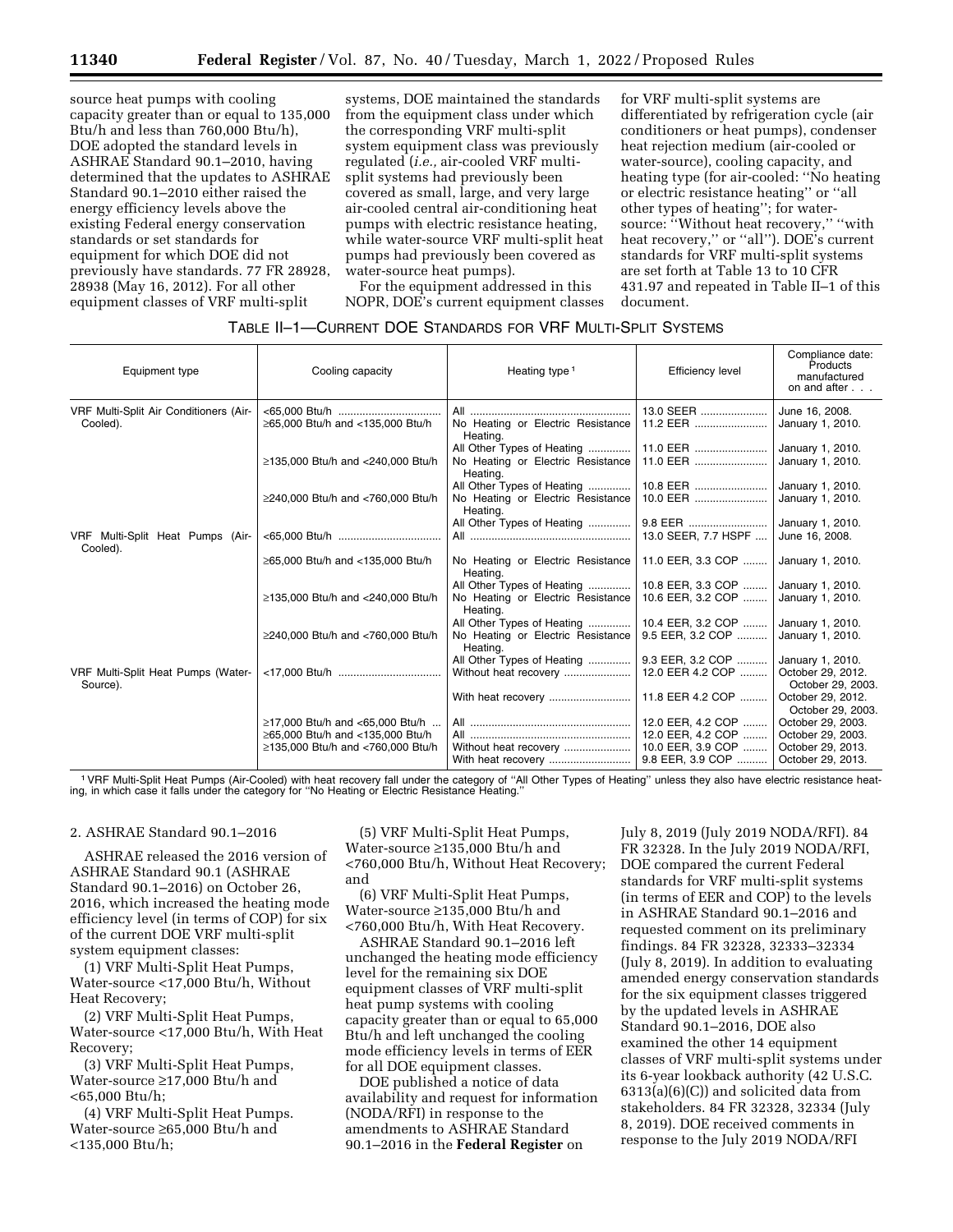from the interested parties listed in Table II–2.

TABLE II–2—JULY 2019 NODA/RFI WRITTEN COMMENTS

| Commenter(s) | Reference in this NOPR | Commenter type                                                                  |
|--------------|------------------------|---------------------------------------------------------------------------------|
|              | HIA—C ……………………………………   | Utilities.<br>Trade Association.<br>Trade Association.<br>Academic Institution. |

DOE discusses comments received in response to the July 2019 NODA/RFI in the following sections of this document. A parenthetical reference at the end of a comment quotation or paraphrase provides the location of the item in the public record.7

On October 24, 2019, ASHRAE officially released for distribution and made public ASHRAE Standard 90.1– 2019. ASHRAE Standard 90.1–2019 maintained the equipment class structure for VRF multi-split systems from ASHRAE Standard 90.1–2016 and did not update efficiency levels for any VRF equipment classes.

## 3. ASRAC Negotiations

On April 11, 2018, DOE published in the **Federal Register** a notice of its intent to establish a negotiated rulemaking working group (Working Group) under the Appliance Standards and Rulemaking Federal Advisory Committee (ASRAC), in accordance with the Federal Advisory Committee Act 8 and the Negotiated Rulemaking Act,<sup>9</sup> to negotiate an amended test procedure and amended energy conservation standards for VRF multisplit systems. 83 FR 15514. The purpose of the Working Group was to discuss and, if possible, reach consensus on a proposed rule regarding the test procedure and energy conservation

standards for VRF multi-split systems, as authorized by EPCA. *Id.* The Working Group comprised 21 voting members including manufacturers, energy efficiency advocates, utilities, and trade organizations.10

On October 1, 2019, the Working Group reached consensus on a test procedure term sheet (VRF TP Term Sheet; Docket No. EERE–2018–BT– STD–0003–0044) that includes several recommendations. The following list includes the most substantial recommendations:

(1) VRF multi-split systems should be rated with the Integrated Energy Efficiency Ratio (IEER) metric to allow consumers to make consistent comparisons with other equipment using the IEER metric (*e.g.,* rooftop air conditioner ratings).

(2) Use of the amended test procedure should not be required until the compliance date of amended energy conservation standards.

(3) The Federal test procedure for VRF multi-split systems should be consistent with the September 20, 2019 draft version of AHRI 1230, with additional recommended amendments to be implemented after the conclusion of ASRAC negotiations.

Following completion of the VRF TP Term Sheet, the Working Group proceeded to negotiate recommended revised energy conservation standards

for VRF multi-split systems that accounted for the translation from the EER metric to the IEER metric, as well as the changes between the Federal test procedure that references AHRI 1230– 2010 and the recommended 2019 draft test procedure AHRI 1230 (which was later published as AHRI 1230–2021). As described in greater detail in section III.A of this document, DOE conducted a crosswalk analysis to inform the development of standard levels for VRF multi-split systems in terms of the new test procedure and metric. DOE presented the results of its crosswalk analysis on November 5, 2019 (Docket No. EERE–2018–BT–STD–0003–0061 at p. 45), and subsequently, the Working Group reached consensus on an energy conservation standards term sheet (VRF ECS Term Sheet; Docket No. EERE– 2018–BT–STD–0003–0055) recommending:

(1) Amendments to the Federal minimum efficiency standards for VRF multi-split systems (as presented in Table II–3 of this NOPR) and per the test procedure recommended in the VRF TP Term Sheet.

(2) The compliance date of the recommended energy conservation standards should be January 1, 2024 for all VRF multi-split system equipment classes included in this proposed rulemaking.

TABLE II–3—RECOMMENDED EFFICIENCY LEVELS FROM VRF ECS TERM SHEET

| Equipment class                                                                                          | Energy efficiency<br>levels recommended <sup>1</sup> |
|----------------------------------------------------------------------------------------------------------|------------------------------------------------------|
|                                                                                                          | 15.5 IEER.                                           |
|                                                                                                          | 14.9 IEER.                                           |
|                                                                                                          | 13.9 IEER.                                           |
| VRF Heat Pumps, Air-cooled, ≥65,000 Btu/h and <135,000 Btu/h, No Heating or Electric Resistance Heating  | 14.6 IEER. 3.3 COP.                                  |
|                                                                                                          | 14.4 IEER. 3.3 COP.                                  |
| VRF Heat Pumps, Air-cooled, ≥135,000 Btu/h and <240,000 Btu/h, No Heating or Electric Resistance Heating | 13.9 IEER, 3.2 COP.                                  |
|                                                                                                          | 13.7 IEER: 3.2 COP.                                  |
| VRF Heat Pumps, Air-cooled, ≥240,000 Btu/h and <760,000 Btu/h, No Heating or Electric Resistance Heating | 12.7 IEER. 3.2 COP.                                  |
|                                                                                                          | 12.5 IEER; 3.2 COP.                                  |
|                                                                                                          | 16.0 IEER. 4.3 COP.                                  |

<sup>7</sup>The parenthetical reference provides a reference for information located in the docket of DOE's rulemaking to develop energy conservation standards for VRF multi-split systems. (Docket No. EERE–2018–BT–STD–0003, which is maintained at *[www.regulations.gov](http://www.regulations.gov)*). The references are arranged

as follows: (Commenter name, comment docket ID number, page of that document).

8 5 U.S.C. App. 2, Public Law 92–463.

9 5 U.S.C. 561–570, Public Law 101–648.

10A complete list of the ASRAC VRF Working Group members is available by clicking on the

''Working Group'' tab at: *[www.energy.gov/eere/](http://www.energy.gov/eere/buildings/appliance-standards-and-rulemaking-federal-advisory-committee#Variable%20Refrigerant%20Flow%20Multi-Split%20Air%20Conditioners%20and%20Heat%20Pumps%20Working%20Group) [buildings/appliance-standards-and-rulemaking](http://www.energy.gov/eere/buildings/appliance-standards-and-rulemaking-federal-advisory-committee#Variable%20Refrigerant%20Flow%20Multi-Split%20Air%20Conditioners%20and%20Heat%20Pumps%20Working%20Group)[federal-advisory-committee#Variable%20](http://www.energy.gov/eere/buildings/appliance-standards-and-rulemaking-federal-advisory-committee#Variable%20Refrigerant%20Flow%20Multi-Split%20Air%20Conditioners%20and%20Heat%20Pumps%20Working%20Group) [Refrigerant%20Flow%20Multi-Split%20](http://www.energy.gov/eere/buildings/appliance-standards-and-rulemaking-federal-advisory-committee#Variable%20Refrigerant%20Flow%20Multi-Split%20Air%20Conditioners%20and%20Heat%20Pumps%20Working%20Group) [Air%20Conditioners%20and%20](http://www.energy.gov/eere/buildings/appliance-standards-and-rulemaking-federal-advisory-committee#Variable%20Refrigerant%20Flow%20Multi-Split%20Air%20Conditioners%20and%20Heat%20Pumps%20Working%20Group) [Heat%20Pumps%20Working%20Group.](http://www.energy.gov/eere/buildings/appliance-standards-and-rulemaking-federal-advisory-committee#Variable%20Refrigerant%20Flow%20Multi-Split%20Air%20Conditioners%20and%20Heat%20Pumps%20Working%20Group)*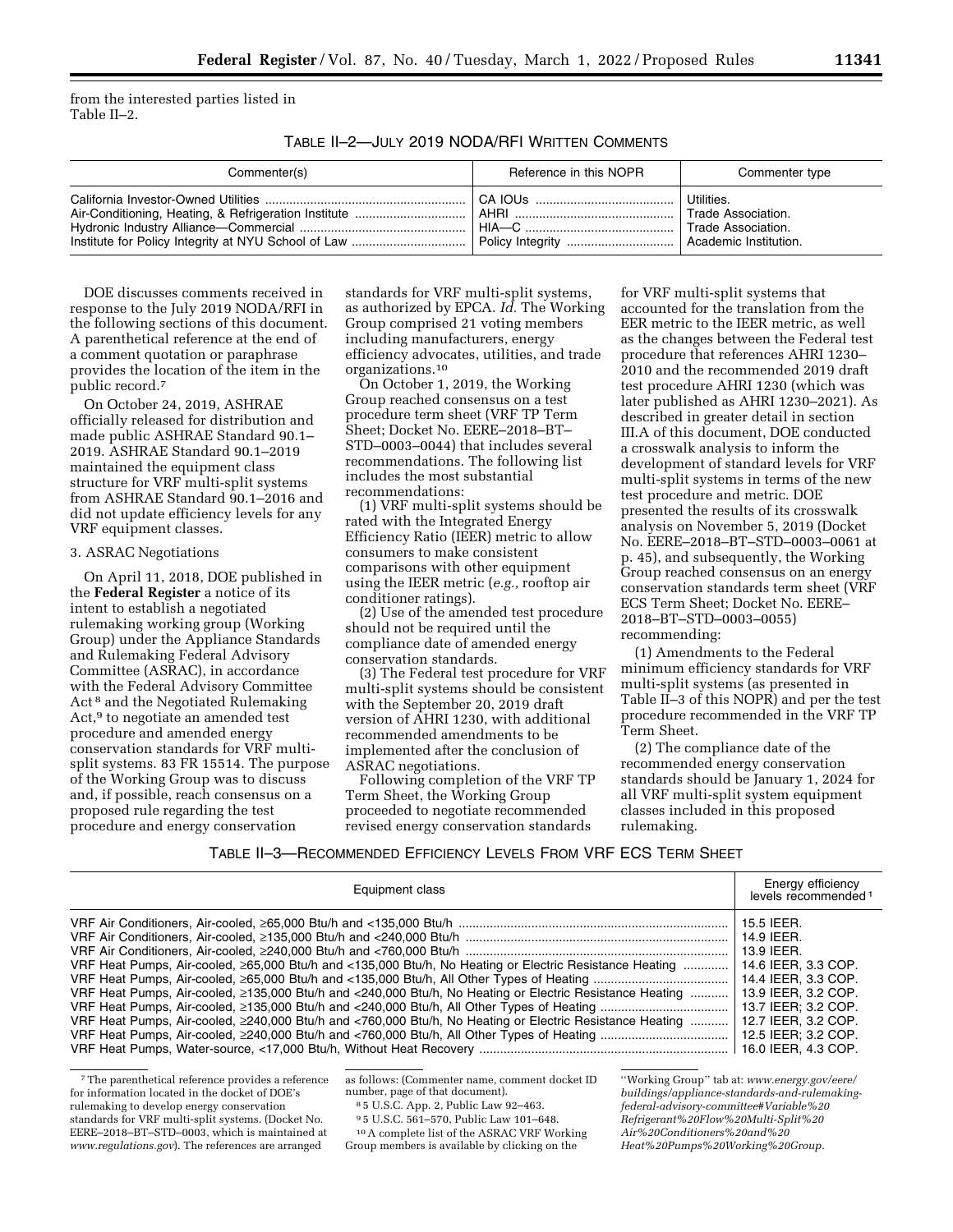| TABLE II–3—RECOMMENDED EFFICIENCY LEVELS FROM VRF ECS TERM SHEET—Continued |  |  |
|----------------------------------------------------------------------------|--|--|
|----------------------------------------------------------------------------|--|--|

| Equipment class | Energy efficiency<br>levels recommended <sup>1</sup> |
|-----------------|------------------------------------------------------|
|                 | 15.8 IEER, 4.3 COP.                                  |
|                 | 16.0 IEER, 4.3 COP.                                  |
|                 | 15.8 IEER, 4.3 COP.                                  |
|                 | 16.0 IEER, 4.3 COP.                                  |
|                 | 15.8 IEER, 4.3 COP.                                  |
|                 | 14.0 IEER, 4.0 COP.                                  |
|                 | 13.8 IEER, 4.0 COP.                                  |
|                 | 12.0 IEER, 3.9 COP.                                  |
|                 | 11.8 IEER, 3.9 COP.                                  |

<sup>1</sup>The VRF ECS Term Sheet includes the notation "COP<sub>H</sub>" which indicates coefficient of performance in heating mode at 47°F outdoor ambient temperature (for air-cooled VRF multi-split heat pumps) and at 68 °F entering water temperature (for water-source VRF multi-split heat pumps).

DOE notes that there are minor differences in equipment class structure (related to cooling capacity, supplementary heating type, and presence of heat recovery) between the VRF ECS Term Sheet, ASHRAE Standard 90.1–2019, and the current Federal energy conservation standards for VRF multi-split systems. This topic is discussed in greater detail in section III.B of this document.

On May 18, 2021, AHRI published an updated industry test standard for VRF multi-split systems AHRI 1230–2021. Subsequently, on December 10, 2021, DOE published in the **Federal Register**  the VRF TP NOPR (December 2021 VRF TP NOPR), in which DOE proposed an amended test procedure for VRF multisplit systems that incorporates by reference AHRI 1230–2021 and proposed to adopt IEER as the test metric for VRF multi-split systems. 86 FR 70644, 70652. In the December 2021 VRF TP NOPR, DOE tentatively determined that the proposed amendments to the test procedure, if made final, would alter the measured efficiency of VRF multi-split systems, as compared to ratings using the current Federal regulated metric, EER (*see* 10 CFR 431.97). In that document, DOE stated that were the proposed test procedure to be made final (*i.e.,* were DOE to adopt IEER as the metric for VRF multi-split systems), testing pursuant to the amended test procedure would not be required until such time as manufacturers were required to comply with amended energy conservation standards that are denominated in terms of IEER, should such standards be adopted. 86 FR 70644, 70652 (Dec. 10, 2021).

#### **III. General Discussion**

*A. Methodology for Efficiency Crosswalk Analysis* 

1. Crosswalk Background and Overview

Consistent with the recommendation of the Working Group, DOE is proposing to amend the energy conservation standards for VRF multi-split systems to rely on the IEER metric for cooling efficiency. DOE is not proposing to amend the metric for heating efficiency (*i.e.,* COP). The Department has tentatively concluded that a change of metrics would be beneficial for a number of reasons. The current Federal metric for cooling efficiency, EER, captures the system performance at a single, full-load operating point (*i.e.,*  single outdoor air temperatures for aircooled systems and single entering water temperatures for water-source systems). EER does not provide a seasonal or load-weighted measure of energy efficiency. In contrast, the IEER metric factors in the efficiency of operating at full-load conditions as well as part-load conditions of 75-percent, 50-percent, and 25-percent of full-load capacity. Under part-load conditions, air conditioning and heating equipment may cycle off/on or may modulate down the capacity in order to match the imposed load. DOE has tentatively determined that the IEER metric provides a more representative measure of field performance of VRF multi-split systems by weighting the full-load and part-load efficiencies by the average amount of time equipment spends operating at each load.

As stated, EPCA prohibits DOE from prescribing any amended standard that either increases the maximum allowable energy use or decreases the minimum required energy efficiency of a covered product. (42 U.S.C. 6313(a)(6)(B)(iii)(I)); commonly referred to as EPCA's ''antibacksliding provision'') In consideration of the IEER metric and to ensure any

potential amendment would not violate EPCA's ''anti-backsliding'' provision, DOE conducted a crosswalk analysis to validate the translation of the EER levels currently required by the DOE standards to IEER, as well as the IEER efficiency levels as recommended by the Working Group. The crosswalk analysis translates the current Federal EER standards (measured per the current DOE test procedure) to IEER levels of equivalent stringency (measured per the updated AHRI Standard 1230). (Docket No. EERE–2018–BT–STD–0003–0056).

The proposed energy conservation standards presented in this document were developed based on an update to the relevant industry test standard (*i.e.,*  the 2019 draft test procedure AHRI 1230 that was finalized as ASHRAE 1230– 2021). Compared to the current Federal test procedure (which references ANSI/ AHRI 1230–2010), AHRI 1230–2021 included two substantive changes that impact the translation of standards in EER to standards using IEER. Specifically, DOE considered in its crosswalk analysis in addition to the metric change from EER to IEER:

(1) Maximum sensible heat ratio (SHR) limits of 0.82 and 0.85 were added for full-load and 75-percent, partload conditions, respectively. SHR represents the ratio of sensible cooling capacity (*i.e.,* the ability to change the temperature of indoor air) to the total cooling capacity, which also includes latent cooling capacity (*i.e.,* the ability to remove moisture from indoor air). For example, an SHR of 0.80 indicates that 80 percent of the capacity of a system reduces the temperature of the air and the remaining 20 percent dehumidifies the air.

(2) A controls verification procedure (CVP) was added that verifies that the values provided by manufacturers in the supplemental test instruction (STI) for setting critical parameters during steady-state testing are within the range of critical parameters that would be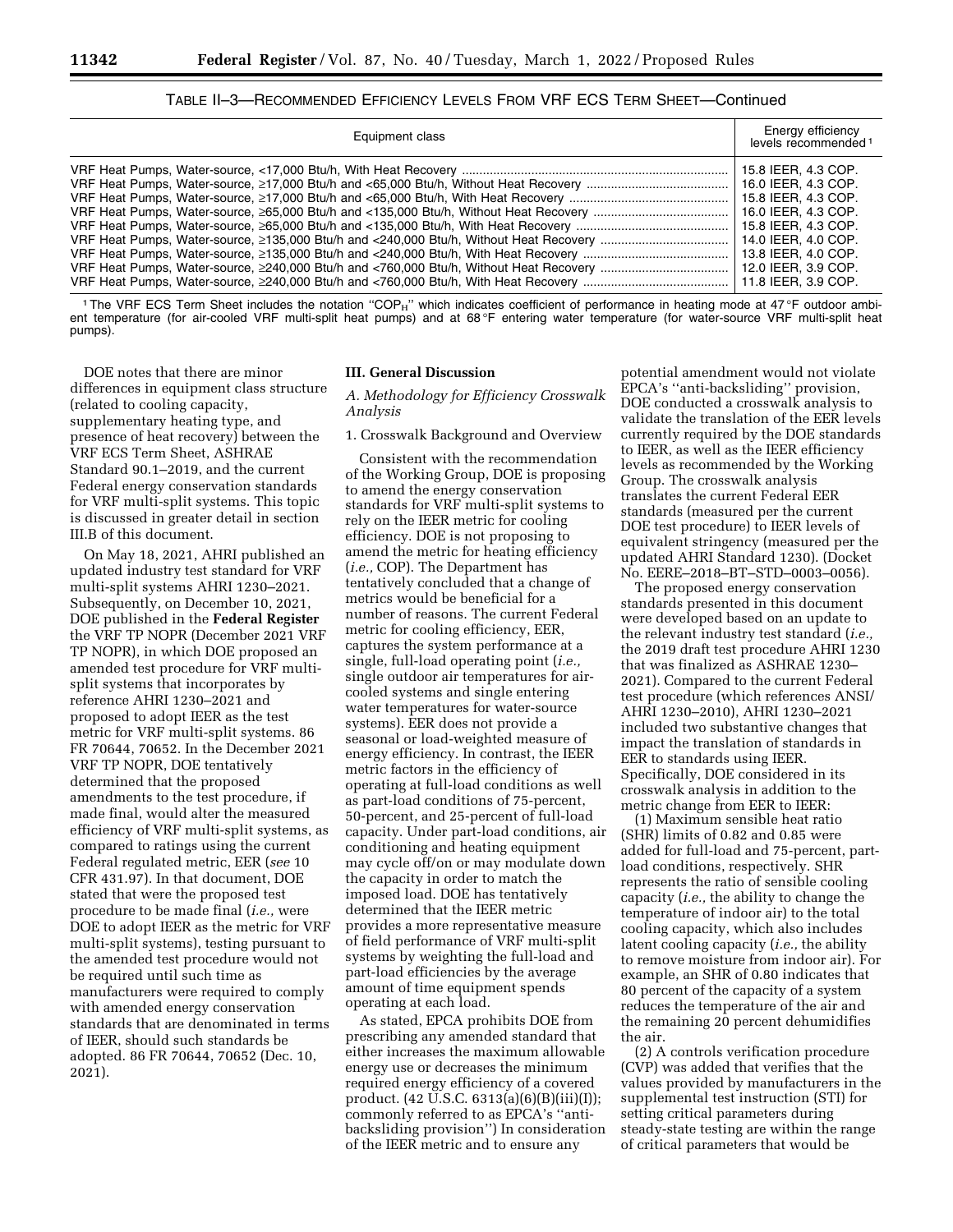used by the system's native controls at the same conditions.

On November 5, 2019, DOE presented its crosswalk findings to the Working Group to inform the development of recommended standards levels for VRF multi-split systems in terms of the new test procedure and cooling metric. (Docket No. EERE–2018–BT–STD– 0003–0056). To validate the relative equivalency of the IEER standard levels as recommended by the Working Group and the current Federal EER standards, DOE analyzed a minimally-compliant model from a high-sales-volume equipment class (with a current Federal standard of 10.6 EER) to ensure that translation of the current EER standards to the recommended IEER values would not decrease the minimum required energy efficiency of VRF multi-split systems. As discussed, because of the change in metric and changes in the test procedure, DOE cannot translate the current EER to a single IEER value (further discussed in section III.A.3 of this NOPR). DOE identified the resulting crosswalked efficiency of the minimally-compliant model from the selected class ranged from 13 to 16 IEER.

DOE also presented to the Working Group anonymized and aggregated data provided by VRF multi-split system manufacturers. These data showed a preliminary translation of ratings to the IEER metric in terms of the updated test procedure for a collection of VRF multisplit systems spanning four equipment classes. The sample data were mostly composed of systems above the current Federal baseline efficiency levels in terms of EER and, thus, were not instructive as to a crosswalk of minimum energy efficiency levels. (Docket No. EERE–2018–BT–STD– 0003–0056). The IEER efficiency level specified in the VRF ECS Term Sheet for the selected class was 13.9 IEER, which was within the range of crosswalked results.

Given that translating the current EER levels to IEER according to the updated test procedure does not provide for a single point answer (as would thereby allow for a direct comparison), DOE believes it is reasonable to ensure that the recommended value lies within the range resulting from DOE's evaluation as a proxy for understanding whether there is a potential for backsliding. Consequently, DOE has tentatively determined that the recommended IEER levels are at least equivalent in stringency to the current EER levels. Further, given that IEER is a more comprehensive metric (reflecting energy efficiency across a range of operating conditions, as opposed to the efficiency

at a single condition), DOE has tentatively determined that the recommended IEER levels would not decrease the minimum required energy efficiency of a VRF multi-split system.

## 2. Crosswalk Details

In its analysis to crosswalk the current DOE energy conservation standards for VRF cooling efficiency, DOE sought to account for the translation from EER to IEER, as well as changes in the updated industry test standard—namely the addition of SHR limits and the introduction of the CVP. Because these three factors have interacting effects on the measured cooling performance of VRF multi-split systems, DOE modeled their interaction holistically and did not examine incremental changes in performance due to any one factor.

As discussed, DOE is not proposing to change the heating efficiency metric (*i.e.,* COP), because both ASHRAE 90.1– 2016 and the Working Group VRF ECS Term Sheet define heating mode efficiency in terms of COP. Additionally, the changes to the test procedure for VRF multi-split systems did not impact measured efficiency in heating mode. Therefore, DOE did not conduct a crosswalk analysis for VRF heating mode efficiency.

The following paragraphs describe DOE's crosswalk methodology to translate the current cooling efficiency standards for VRF multi-split systems that rely on the EER metric to standards using IEER that are of equivalent efficiency. DOE also identifies the various factors that limit the ability to strictly translate standards that rely on EER to standards that standards that rely on IEER.

In order to develop a crosswalk approach that is applicable to all equipment classes of VRF multi-split systems, DOE analyzed a basic model representative of equipment classes with high sales volume.<sup>11</sup> Specifically, DOE selected an air-cooled VRF multisplit heat pump system in the cooling capacity range greater than 135,000 Btu/ h and less than or equal to 240,000 Btu/ h without heat recovery. The selected basic model had an EER rating within 0.2 points of the Federal standard for the applicable equipment class (*i.e.,* a 10.8 rating vs 10.6 EER minimum required), and 0.4 points above the

Federal standard for the corresponding equipment class equipped with heat recovery (*i.e.,* a 10.8 rating vs 10.4 EER minimum required).

In support of the Working Group DOE, along with several manufacturers, DOE conducted investigative testing on VRF multi-split systems operating under native controls. Included in this testing was the basic model selected to serve as the basis for the crosswalk analysis. DOE created a performance model using VapCyc and CoilDesigner software 12 to evaluate capacity and efficiency of the selected system per the updated industry test standard. DOE first modeled the system's behavior at the full-load cooling condition by selecting compressor speed, outdoor fan speed, indoor airflow rate, and superheat condition to match information that was available in STI and provided confidentially by the manufacturer to DOE contractors under a nondisclosure agreement (NDA). DOE then calibrated the system as modeled in VapCyc and CoilDesigner so that the predicted capacity and EER matched the rated capacity and efficiency for the system (at full-load conditions) as certified by the manufacturer. Specifically, in its investigative testing, DOE observed typical control strategies for unloading at part-load conditions, including turning individual indoor units off, modulating compressor and fan speeds, and increasing evaporating temperature. DOE also observed patterns in which compressor speed and outdoor fan speed tended to scale together at reduced load conditions. DOE used this information to adjust the model so as to project the performance of the selected VRF multi-split system at partial loads by decreasing the operating state of components according to load level.

As discussed, the capacity and EER rating for the basic model used in DOE's analysis were measured according to the current DOE test procedure, but DOE is seeking to translate the current EER standards to equivalent IEER standards when tested according to the updated industry test standard. As such, DOE also considered in its crosswalk analysis the maximum SHR limits that were added in the industry test procedure AHRI 1230–2021. By establishing upper limits on SHR, DOE understands AHRI 1230–2021 to create test conditions that

<sup>11</sup>According to a report from Cadeo group, aircooled VRF multi-split heat pump systems in the cooling capacity range greater than 135,000 Btu/h and less than or equal to 240,000 Btu/h without heat recovery account for 12.4 percent of the VRF multi-split system market. Air-cooled VRF multisplit systems in the same capacity range equipped with heat recovery account for an additional 32.6 percent of the VRF multi-split system market. (EERE–2017–BT–TP–0018–0002).

<sup>12</sup> VapCyc and CoilDesigner are HVAC energy modeling software programs. CoilDesigner is a detailed heat exchanger modeling program. VapCyc integrates CoilDesigner heat exchanger simulations with compressor and expansion models to complete a refrigeration cycle model to simulate performance of an air conditioning or heat pump system at specific operating conditions. Available at: *[www.optimizedthermalsystems.com.](http://www.optimizedthermalsystems.com)*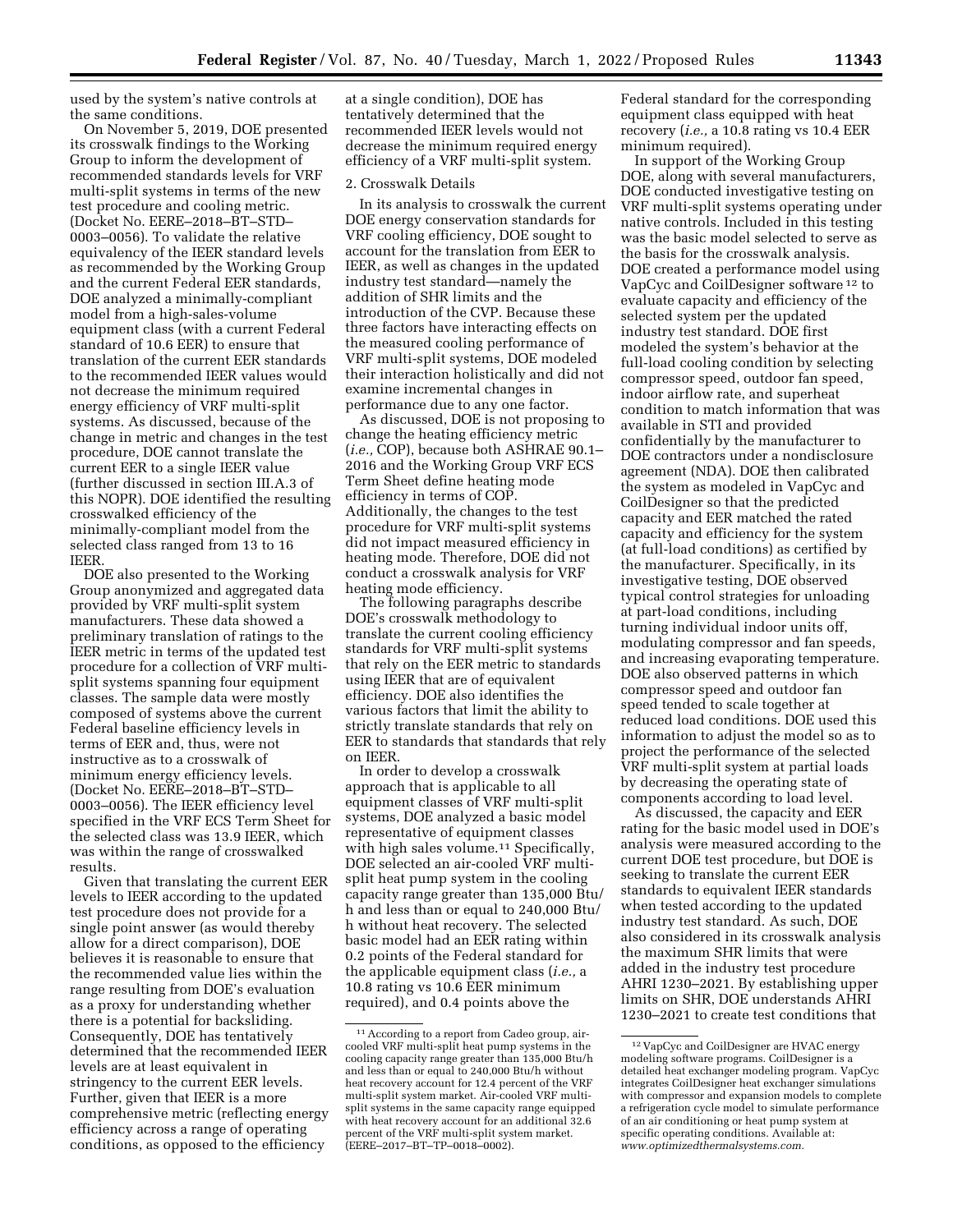are more representative of field applications for VRF multi-split systems, as compared to the current DOE test procedure. AHRI 1230–2021 sets SHR limits of 0.82 and 0.85 at the full-load cooling condition and the 75 percent part-load cooling condition, respectively, but does not include SHR limits for the 50-percent or 25-percent part-load cooling conditions. AHRI 1230–2021 also establishes a calculation method for the efficiency rating reduction for systems that exceed the SHR limits at the full-load and/or 75 percent part-load cooling conditions in the IEER test.

Because manufacturers do not currently certify or publicize any information about SHR at the full-load EER test condition, DOE was unable to precisely determine SHR values representative of a baseline EER VRF multi-split system. Also, because the current DOE test procedure does not include any part-load cooling test points, no information was available about SHR values that VRF multi-split systems would produce at the 75 percent part-load IEER test condition. Because SHR data was not publicly available, DOE instead examined data from its investigative testing to identify the typical range of SHR values for VRF multi-split systems when operating under native controls at the full-load and 75-percent part-load conditions. DOE observed several cases of basic models with native controls test data indicating SHR values above the AHRI 1230–2021 limits at the full-load and 75-percent part-load condition, and also observed some basic models testing below the SHR limits. The precision of the crosswalk from existing EER levels to IEER levels in terms of the updated industry test standard was limited by the lack of available data about representative SHR values at the fullload EER test condition and by the variation in SHR values observed in the native controls test data.

To account for the effect of the SHR limits in the updated industry test standard in its crosswalk analysis, DOE relied on the native controls test data to establish a range of potential initial SHR values observed at the full-load and 75 percent part-load IEER test conditions. DOE then adapted the VapCyc and CoilDesigner performance model to examine the effect of changing indoor airflow and evaporating temperature on SHR and the associated impacts on energy efficiency. Reducing the evaporating temperature increased the rate of dehumidification (thus reducing SHR), but also required more power input from the compressor, which reduced the measured efficiency. DOE

also observed that at reduced airflow rates, the dehumidification capacity was higher, but the overall system capacity and efficiency were lower.

Ultimately, the crosswalked IEER values varied depending on modeling input assumptions, such as whether the initial SHR was below or above the new SHR limits (and by how much), as well as the different control strategies employed to reduce SHR. The crosswalked IEER values also depended on overlapping input assumptions related to the EER-to-IEER translation, such as the number of thermally-active indoor units at part-load conditions. Reducing the number of indoor units at partial loads (while keeping all else constant) increased the amount of refrigerant flow to each remaining indoor fan coil, which provided better dehumidification performance and, thus, reduced SHR at the 75-percent load condition.

As discussed, the updates in AHRI 1230–2021 include a CVP for verifying that the certified operational settings for critical parameters are representative of values that would be observed with the VRF multi-split system operating under its own native controls. As described in AHRI 1230–2021, critical parameters include compressor speed(s), outdoor fan speed(s) and outdoor variable valve position(s). As proposed in the December 2021 VRF TP NOPR, manufacturers would specify operational settings for each of these components in their STI to implement during steady-state tests for IEER and COP. 86 FR 70644, 70666 (Dec. 10, 2021). The CVP is not a part of rating tests for IEER, but rather, it serves as a validation method for cooling mode only.

DOE's ability to fully account for the potential changes to the measured performance of VRF multi-split systems as a result of the CVP was limited by the lack of available information regarding the control strategies employed by VRF system manufacturers—particularly at part-load conditions where manufacturers do not currently certify or make public any information about control settings. DOE was also limited by uncertainty about how these control strategies may change or how manufacturers may certify their critical parameter settings in response to the CVP.

As discussed, the CVP is intended to validate that the certified operational settings (*i.e.,* those used during IEER testing) for critical parameters are representative of controls behavior exhibited under the system's own controls at the same conditions. DOE used information about the ranges of

operational settings observed during native controls testing to represent a future system that would pass the CVP (*i.e.,* a system for which the certified critical parameter settings would be validated by a CVP conducted with the system operating under native controls). Specifically, DOE selected inputs used in its VapCyc and CoilDesigner performance model for simulating IEER that were consistent with native controls testing observations, including the number of thermally-active indoor units at part-load conditions, compressor and fan speeds, expansion valve control strategy, and other refrigeration cycle parameters. DOE tentatively concluded that modelling IEER results using control settings observed during native controls testing was the most accurate approach for estimating how manufacturers would certify critical parameter control settings as part of testing to IEER as measured by AHRI 1230–2021.

#### 3. Crosswalk Results

As discussed, DOE conducted its crosswalk analysis on a high-salesvolume equipment class of VRF multisplit systems and selected a representative model with EER near the Federal baseline level (10.8 EER vs 10.6 EER baseline) in developing its VapCyc and CoilDesigner performance model. Based on the modeling conducted, the expected performance of the selected equipment class of VRF multi-split systems when tested according to AHRI 1230–2021 would be in the range of 13 to 16 IEER. Because of the wider range of operation conditions captured in IEER as well as the various strategies that manufacturers may employ to respond to the test procedure changes, a single EER baseline value inherently translates to a range of IEER values.

As discussed, the IEER metric captures performance at additional partload operating conditions not considered by the EER metric; therefore, a single EER value translates to a range of potential IEER values.13 IEER captures the impacts of design features and control strategies that may not affect full-load operation but do affect partload operation. For example, VRF multisplit systems may use different strategies for reducing capacity at part loads like reducing the number of thermally active indoor units or slowing compressor speeds, which may result in differential impacts on measured IEER, but which would not have any impact

<sup>13</sup> In a January 2016 energy conservation standards direct final rule for ACUACs, DOE discussed a metric translation from EER to IEER in which a single EER level corresponds to a range of IEERs. 81 FR 2420, 2452 (Jan. 15, 2016).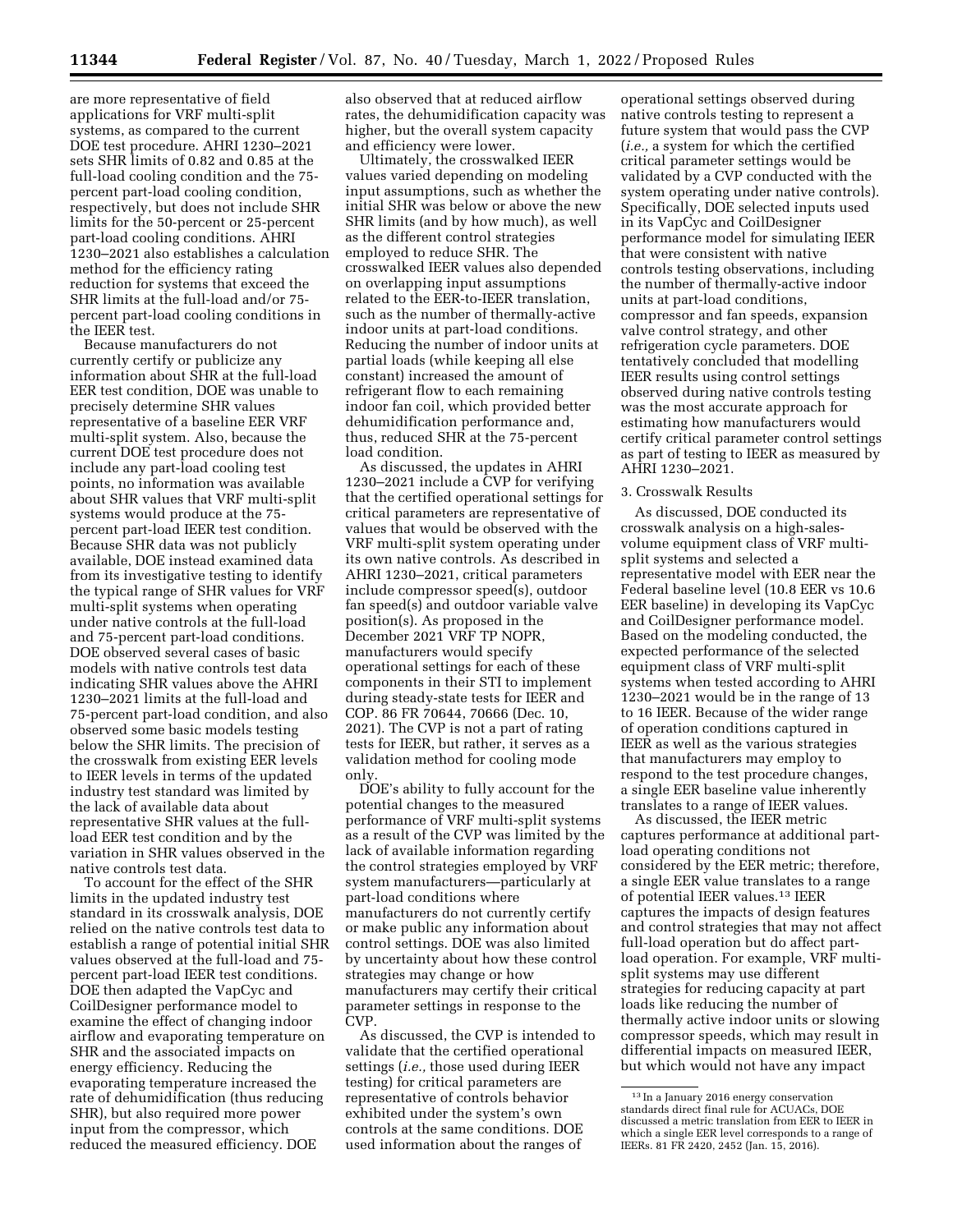on the measured full-load performance EER. DOE also recognizes that there are a variety of paths that manufacturers may take to account for the new test procedure, and that the crosswalk analysis approximates how manufacturers in the aggregate may respond to test procedure changes. For example, some manufacturers may elect to meet the new SHR limitations by reducing evaporating temperatures, while other manufacturers may meet the new SHR limitations by reducing indoor airflow and decreasing the number of thermally-active indoor units. Each strategy may have different tradeoffs in terms of overall system performance and measured energy efficiency.

As described in section II.B.3 of this document, the Working Group recommended efficiency levels for VRF multi-split systems that align with the efficiency levels specified in ASHRAE 90.1–2016 in terms of IEER and COP. While DOE's crosswalk analysis showed that a single EER baseline could result in a range of IEER values (as discussed, due to the wider range of operation conditions captured in IEER, as well as the various strategies that manufacturers may employ to respond to the test procedure changes), the IEER levels included in the VRF ECS Term Sheet (which the Working Group recommended as an appropriate crosswalk of current Federal EER standards) are within the range of DOE's crosswalked results. As explained previously, DOE has tentatively determined that the recommended IEER levels are at least equivalent in stringency to the current EER levels. Further, given that IEER is a more comprehensive metric (reflecting energy efficiency across a range of operating conditions, as opposed to the efficiency at a single condition), DOE has tentatively determined that the recommended IEER levels would not decrease the minimum required energy efficiency of a VRF multi-split system, thereby avoiding statutorily impermissible backsliding with respect to the current Federal standards in terms of EER. DOE has also tentatively determined that no changes to heating mode ratings in terms of COP are expected from the changes to the test procedure for VRF multi-split systems included in AHRI 1230–2021.

*Issue 1:* DOE requests comment on its crosswalk analysis methodology and crosswalk results.

# *B. Equipment Class Structure for VRF*

In the July 2019 NODA/RFI, DOE discussed two areas where the equipment class structure for VRF multi-split systems differs between

ASHRAE Standard 90.1 and the Federal standards. 84 FR 32328, 32334 (July 8, 2019). First, DOE noted that in ASHRAE Standard 90.1–2016 (as in previous versions of ASHRAE Standard 90.1), two water-source VRF multi-split heat pump equipment classes (greater than or equal to 17,000 Btu/h and less than 65,000 Btu/h; and greater than or equal to 65,000 Btu/h and less than 135,000 Btu/h) are disaggregated into equipment with heat recovery and equipment without heat recovery, with each ASHRAE equipment class having a separate minimum cooling efficiency. The current Federal standards do not disaggregate water-source VRF multisplit heat pumps in these capacity ranges based on the presence of heat recovery. (*See* Table 13 to 10 CFR 431.97.) However, as DOE pointed out in the NODA/RFI, the cooling efficiency EER standard in ASHRAE Standard 90.1–2016 for these units with heat recovery is below the current Federal standard. Consequently, under EPCA, the Secretary cannot prescribe those levels due to anti-backsliding concerns, so those classes were not subdivided further. *Id.* 

Second, DOE identified that ASHRAE Standard 90.1–2016 disaggregates and sets distinct standards for VRF watersource heat pumps by cooling capacity above and below 240,000 Btu/h (*i.e.,*  separate equipment classes with cooling capacities greater than or equal to 135,000 Btu/h and less than 240,000 Btu/h and greater than or equal to 240,000 Btu/h and less than 760,000 Btu/h). The DOE standards provide for VRF water-source heat pumps with a cooling capacity of greater than or equal to 135,000 Btu/h and less than 760,000 Btu/h. (*See* table 13 to 10 CFR 431.97.) DOE sought feedback from stakeholders on whether to consider additional equipment classes for VRF water-source heat pumps between 135,000 and 760,000 Btu/h, which would align with the ASHRAE 90.1–2016 structure for those classes of equipment. *Id.* 

In response to the July 2019 NODA/ RFI, AHRI and the CA IOUs both commented that DOE should align its equipment class structure for all classes of VRF multi-split systems with the equipment structure found in ASHRAE 90.1–2016 (*i.e.,* not just for the specific equipment classes on which DOE requested comment). (AHRI, No. 42 at p. 3; CA IOUs, No. 41 at p. 3) AHRI commented that aligning with ASHRAE 90.1 would reflect the structure of other VRF classes, such as air-cooled heat pumps and air conditioners. (AHRI, No. 42 at p. 3) The CA IOUs commented that aligning with the equipment structure in ASHRAE 90.1–2016 would provide

additional clarity regarding which standards apply to heat pumps versus units with heat recovery. (CA IOUs, No. 41 at pp. 3–4) The CA IOUs further commented that for air-source VRF multi-split heat pumps, in order to be more easily understood by the market, DOE should align with the convention from ASHRAE Standard 90.1 by adding a new column titled ''subcategory'' that specifies ''heat pump'' or ''heat pump with heat recovery" and should remove its existing designation of ''no heating or electric resistance heating'' and ''all other types of heating,'' which is terminology more applicable to commercial unitary air conditioners than to VRF multi-split systems. (CA IOUs, No. 41 at p. 3) The CA IOUs also recommended that DOE should follow ASHRAE regarding breaking out the 135,000 Btu/h to 760,000 Btu/h categorization into two size categories, and that DOE should eliminate the 17,000 Btu/h cutoff for water-source equipment so as to align with ASHRAE. *Id.* 

As stated, EPCA generally directs DOE to establish amended uniform national standards for the VRF multisplit systems at the minimum levels specified in ASHRAE Standard 90.1. (42 U.S.C.  $6313(a)(6)(A)(ii)(I))$  Consistent with EPCA, and in consideration of the comments received, DOE proposes to adopt the ASHRAE 90.1–2016 equipment class structure for VRF multi-split systems in its regulations at 10 CFR 431.97. By adopting the equipment class structure from ASHRAE Standard 90.1–2016, DOE would fulfill requests by stakeholders, utilize terminology that is more representative of distinctive features in the VRF market, and would better align the cooling capacity break points with those for other equipment categories (*e.g.,* the standards for commercial package air conditioning and heating equipment, which are subdivided by the same capacity boundaries. *See* Table 3 to 10 CFR 431.97). As noted previously, DOE has identified two areas for which the equipment class structure differs between the existing DOE standards and ASHRAE Standard 90.1.

*(1) Capacity break points. For water-source VRF multi-split heat pumps, the current Federal standards include VRF multi-split systems with cooling capacity greater than or equal to 135,000 Btu/h and less than 760,000 Btu/h in a single category. ASHRAE Standard 90.1–2016 splits this grouping at 240,000 Btu/h to create capacity categories of greater than or equal to 135,000 and less than 240,000 btu/h and greater than or equal to 240,000 and less than 760,000 Btu/h. Also for water-source VRF multi-split systems, the current Federal standards include separate classes for systems with cooling capacity less*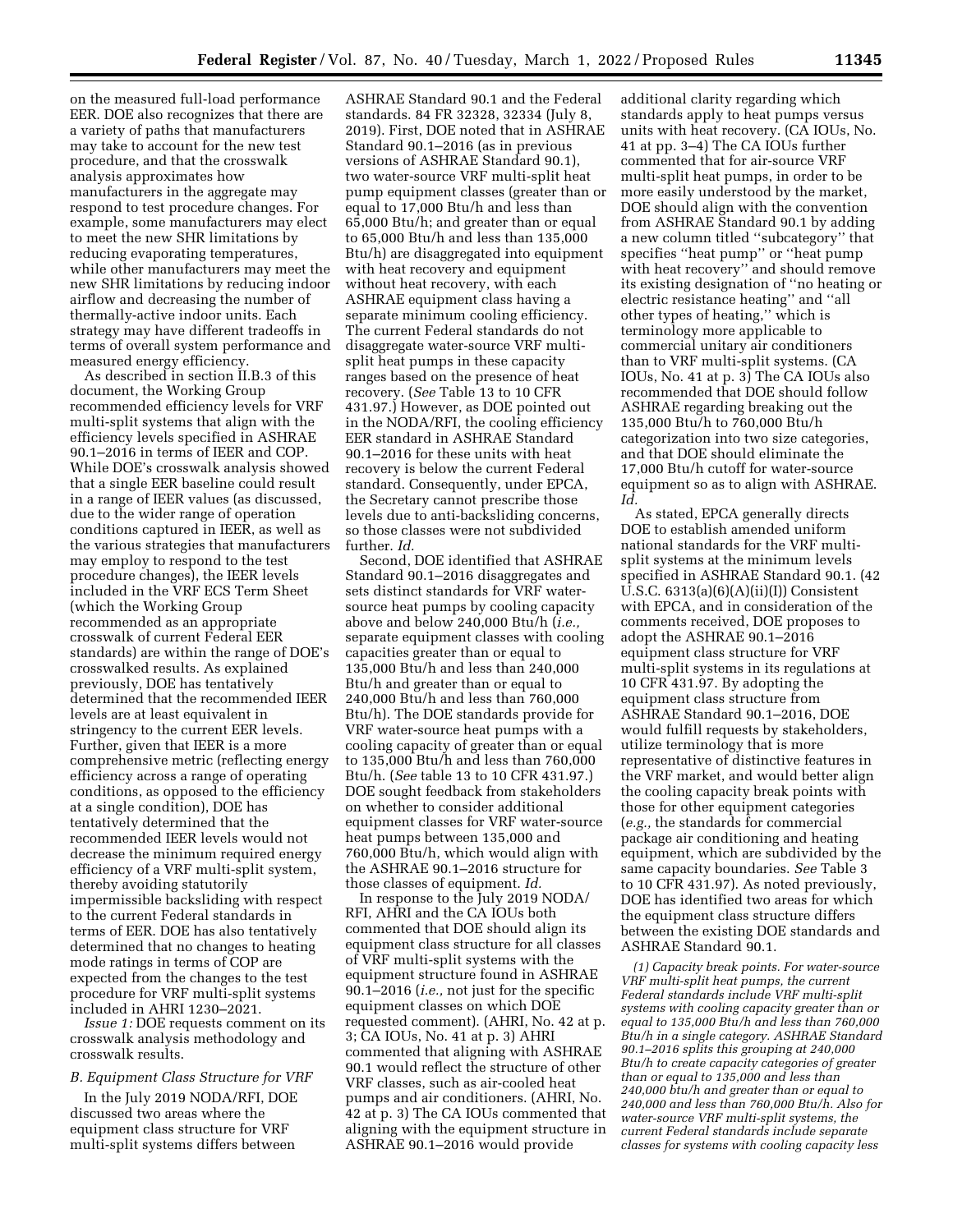*than 17,000 Btu/h and for systems with cooling capacity between 17,000 Btu/h and 65,000 Btu/h. ASHRAE Standard 90.1–2016 groups these classes together into a single equipment class with cooling capacity less than 65,000 Btu/h.* 

*(2) Heating type. The current Federal standards are disaggregated for certain classes of VRF multi-split systems based on heating type. For all air-cooled VRF multisplit air conditioners and heat pumps with cooling capacity greater than or equal to* 

*65,000 Btu/h, the Federal cooling standards differ by 0.2 EER points depending on whether a system is equipped with* ''*no heating or electric resistance heating*'' *or* ''*all other types of heating.*'' *For water-source VRF multi-split heat pumps, some capacity classes disaggregate instead by systems with heat recovery versus without heat recovery (also with a 0.2 EER difference in the applicable standards classes). Other watersource VRF multi-split heat pump standards are not disaggregated beyond the specified* 

*capacity range. ASHRAE 90.1–2016 disaggregates standards for air-cooled and water-source VRF multi-split heat pumps based on the presence of heat recovery, instead of* ''*heating type.*'' *Air-cooled VRF multi-split air conditioners do not have subdivided cooling efficiency levels based on heating type in ASHRAE Standard 90.1– 2016.* 

These differences are presented in Table III–1:

# TABLE III–1—COMPARISON OF CURRENT DOE EFFICIENCY LEVELS WITH ASHRAE 90.1

| Equipment type                                     | Cooling capacity                        | Heating type                                                                              | DOE efficiency level                                                      | ASHRAE 90.1-2016/<br>2019 efficiency level           |
|----------------------------------------------------|-----------------------------------------|-------------------------------------------------------------------------------------------|---------------------------------------------------------------------------|------------------------------------------------------|
| VRF Multi-Split Air Conditioners (Air-<br>Cooled). | ≥65,000 Btu/h and <135,000 Btu/h        | No Heating or Electric Resistance<br>Heating.                                             | 11.2 EER                                                                  | 11.2 EER, 15.5<br>IEER.                              |
|                                                    | ≥135,000 Btu/h and <240,000 Btu/h       | All Other Types of Heating<br>No Heating or Electric Resistance<br>Heating.               | 11.0 EER<br>11.0 EER                                                      | No Standard. <sup>3</sup><br>11.0 EER, 14.9<br>IEER. |
|                                                    | ≥240,000 Btu/h and <760,000 Btu/h       | All Other Types of Heating<br>No Heating or Electric Resistance<br>Heating.               | 10.8 EER<br>10.0 EER                                                      | No Standard. <sup>3</sup><br>10.0 EER, 13.9<br>IEER. |
| VRF Multi-Split Heat Pumps (Air-<br>Cooled).       | ≥65,000 Btu/h and <135,000 Btu/h        | All Other Types of Heating<br>No Heating or Electric Resistance<br>Heating <sup>1</sup> . | 9.8 EER    No Standard. <sup>3</sup><br>11.0 EER, 3.3 COP  11.0 EER, 14.6 | IEER, 3.3 COP.                                       |
|                                                    |                                         | All Other Types of Heating <sup>12</sup>                                                  | 10.8 EER, 3.3 COP  10.8 EER, 14.4                                         | IEER, 3.3 COP.                                       |
|                                                    | ≥135,000 Btu/h and <240,000 Btu/h       | No Heating or Electric Resistance<br>Heating <sup>1</sup> .                               | 10.6 EER, 3.2 COP    10.6 EER, 13.9                                       | IEER, 3.2 COP.                                       |
|                                                    |                                         | All Other Types of Heating <sup>12</sup>                                                  | 10.4 EER, 3.2 COP    10.4 EER, 13.7                                       | IEER, 3.2 COP.                                       |
|                                                    | ≥240,000 Btu/h and <760,000 Btu/h       | No Heating or Electric Resistance<br>Heating $1$ .                                        | 9.5 EER, 3.2 COP    9.5 EER, 12.7 IEER,                                   | 3.2 COP.                                             |
|                                                    |                                         | All Other Types of Heating <sup>12</sup>                                                  | 9.3 EER, 3.2 COP    9.3 EER, 12.5 IEER,                                   | 3.2 COP.                                             |
| VRF Multi-Split Heat Pumps (Water-<br>Source).     |                                         | Without heat recovery                                                                     | 12.0 EER, 4.2 COP  12.0 EER, 16.0                                         | IEER, 4.3 COP.                                       |
|                                                    |                                         | With heat recovery                                                                        | 11.8 EER, 4.2 COP  11.8 EER, 15.8                                         | IEER, 4.3 COP.                                       |
|                                                    | ≥17,000 Btu/h and <65,000 Btu/h         | Without heat recovery                                                                     | 12.0 EER, 4.2 COP    12.0 EER, 16.0                                       | IEER, 4.3 COP.                                       |
|                                                    |                                         | With heat recovery                                                                        |                                                                           | 11.8 EER, 15.8<br>IEER, 4.3 COP.                     |
|                                                    | ≥65,000 Btu/h and <135,000 Btu/h        |                                                                                           | 12.0 EER, 4.2 COP    12.0 EER, 16.0                                       | IEER, 4.3 COP.                                       |
|                                                    |                                         | With heat recovery                                                                        |                                                                           | 11.8 EER, 15.8<br>IEER, 4.3 COP.                     |
|                                                    | ≥135,000 Btu/h and <240,000 Btu/h       | Without heat recovery                                                                     | 10.0 EER, 3.9 COP    10.0 EER, 14.0<br>9.8 EER, 3.9 COP                   | IEER, 4.0 COP.<br>9.8 EER, 13.8 IEER,                |
|                                                    | $\geq$ 240,000 Btu/h and <760,000 Btu/h |                                                                                           | 10.0 EER, 3.9 COP    10.0 EER, 12.0                                       | 4.0 COP.                                             |
|                                                    |                                         |                                                                                           | 9.8 EER, 3.9 COP                                                          | IEER, 3.9 COP.<br>9.8 EER, 11.8 IEER,<br>3.9 COP.    |

<sup>1</sup> In terms of current Federal standards, VRF Multi-Split Heat Pumps (Air-Cooled) with heat recovery fall under the heating type "All Other Types of Heating" unless they also have electric resistance heating, in which cas

they also have electric resistance heating, in which case it falls under the category for "No Heating or Electric Resistance Heating."<br><sup>2</sup> In ASHRAE Standard 90.1, this equipment class is referred to as units with heat rec tioners are condensed using ''all types of heating'' to ensure no change in coverage or backsliding.

In this document, DOE proposes to amend 10 CFR 431.97 to adopt the equipment class structure found in ASHRAE 90.1–2016 for VRF multi-split systems (which is identical to the most current version, ASHRAE Standard 90.1–2019). This proposal would amend the existing DOE class structure by expanding the number of VRF watersource heat pump classes, reducing the number of air-cooled VRF air conditioner classes, and amending the convention for heating type for heat

pump systems with and without heat recovery. Additionally, DOE is proposing a minor clarification in the language used to describe the heating type for VRF multi-split system heat pumps—ASHRAE 90.1–2016 currently includes separate classes for systems with and without heat recovery, designated as ''VRF multisplit systems'' or ''VRF multisplit system with heat recovery.'' However, DOE proposes a minor clarification to revise these descriptions to explicitly state either

''heat pump without heat recovery'' or ''heat pump with heat recovery.''

For VRF multi-split system air conditioners, ASHRAE 90.1–2016 only includes classes with the heating type designation of ''Electric resistance (or none),'' thus excluding any VRF multisplit air conditioners with ''other'' kinds of heating. As previously described, DOE received comment from stakeholders requesting that DOE align its equipment class structure with the structure from ASHRAE 90.1–2016.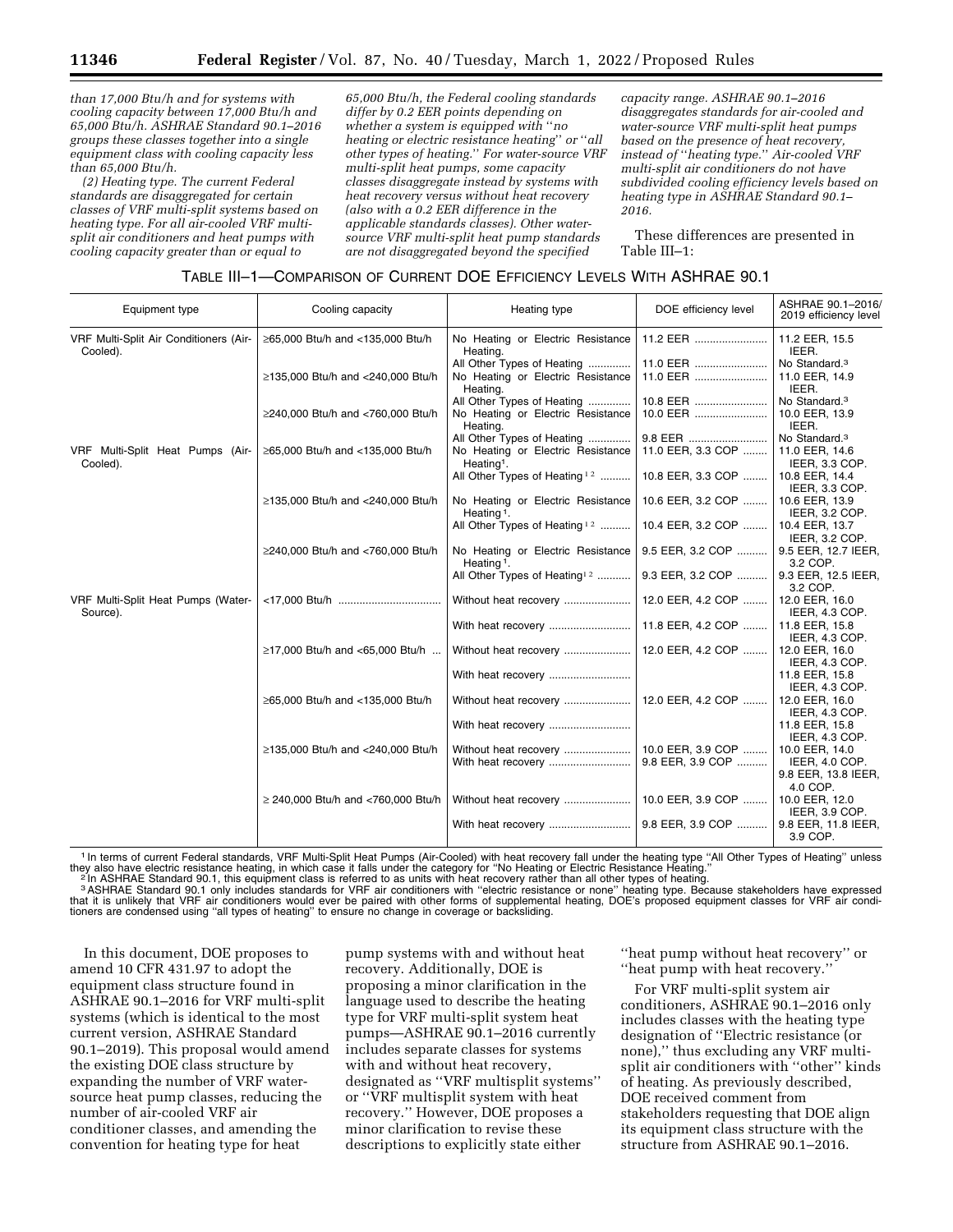(AHRI, No. 42 at p. 3; CA IOUs, No. 41 at p. 3) However, because the current Federal standards include separate efficiency levels for VRF multi-split air conditioners having electric resistance (or no) heat vs. those having ''all other types of heating,'' DOE is proposing to label the condensed equipment classes for VRF multi-split air conditioners as having "All" types of heating, and to set IEER standards for the proposed condensed classes that are equivalent in stringency to the EER standards for the class with ''electric resistance or none'' heating type. DOE does not have any knowledge of VRF multi-split air conditioners on the market that have ''all other types of heating'' (*e.g.,* a furnace), and, thus, has tentatively concluded that setting IEER standards to cover ''all'' kinds of heating would not constitute an increase of stringency for any models currently in existence.

The ASRAC Working Group recommended IEER levels for VRF multi-split systems that utilized the equipment class structure of ASHRAE Standard 90.1–2016 (with limited exceptions as previously described). As discussed in section III.A of this document, DOE evaluated the IEER levels recommended by the ASRAC Working Group using a crosswalk analysis and determined that there is limited precision in translating the current EER levels to IEER according to the updated test procedure. In cases where DOE is proposing to subdivide or condense equipment classes relative to the existing DOE equipment class structure, the IEER levels recommended by the Working Group are within the limits of precision determined by DOE's crosswalk translation. For example, in cases where the current DOE equipment class only includes a single EER standard but ASHRAE Standard 90.1– 2016 includes separate IEER standards for classes with and without heat recovery, both of the ASHRAE Standard 90.1 IEER levels fall within the crosswalk range determined by DOE to represent equivalent stringency to existing EER standard. Therefore, DOE has tentatively concluded that adopting the proposed class structure and efficiency levels would not result in a change in stringency for any classes.

*Issue 2:* DOE requests comment on its proposal to align equipment classes for VRF multi-split systems with the structure in ASHRAE Standard 90.1– 2016, with additional clarification of heating type.

## **IV. Estimates of Potential Energy Savings**

As required under 42 U.S.C.  $6313(a)(6)(A)(i)$ , for VRF multi-split

system equipment classes for which ASHRAE Standard 90.1–2016 set levels more stringent than the current Federal standards, DOE performed an assessment to determine the energysavings potential of amending Federal standard levels to reflect the efficiency levels specified in ASHRAE Standard 90.1–2016. In the July 2019 NODA/RFI, DOE presented the findings of the energy savings potential for the six considered equipment classes for which the Department was triggered. 84 FR 32328, 32335 (July 8, 2019). DOE tentatively determined, based on a report by Cadeo Group,<sup>14</sup> that four of the six affected classes—those with cooling capacities that are less than 17,000 Btu/ h or greater than or equal to 135,000 Btu/h (with or without heat recovery), do not have any market share and, thus, no energy savings potential from amended standards. The Cadeo report showed that the remaining two affected classes, with cooling capacities greater than 17,000 Btu/h and less than 135,000 Btu/h, represented under 3 percent of the VRF multi-split system market. DOE tentatively concluded that potential energy savings for these equipment classes were *de minimis. Id.* DOE notes that in ASHRAE Standard 90.1–2016, the COP was raised by 0.1 on both of these equipment classes, and that most commercial buildings are cooling dominant. Given this information, and the small market share, in this NOPR DOE maintains its tentative conclusion that energy savings for these equipment classes are *de minimis.* Consideration of more-stringent efficiency levels than those specified in ASHRAE Standard 90.1 are discussed in section V.A of this document.

# **V. Conclusions**

## *A. Consideration of More-Stringent Efficiency Levels*

When triggered by an update to ASHRAE Standard 90.1, EPCA requires DOE to establish an amended uniform national standard for equipment classes at the minimum level specified in the amended ASHRAE Standard 90.1 unless DOE determines, by rule published in the **Federal Register** and supported by clear and convincing evidence, that adoption of a uniform national standard more stringent than the amended ASHRAE Standard 90.1 for the

equipment class would result in significant additional conservation of energy and is technologically feasible and economically justified. (42 U.S.C. 6313(a)(6)(A)(ii)(I)–(II)). In the July 2019 NODA/RFI, DOE requested feedback on its proposal to adopt the levels in ASHRAE Standard 90.1–2016 as the Federal standards for the six VRF watersource classes for which DOE was triggered by ASHRAE Standard 90.1– 2016. 84 FR 32328, 32335 (July 8, 2019). DOE also requested data and information that could help it determine whether standards levels more stringent than the levels in ASHRAE Standard 90.1–2016 for VRFs would result in significant additional energy savings for classes for the 14 classes where DOE was not triggered (*i.e.,* classes reviewed under the six-year-lookback provision). *Id.* at 84 FR 32335–32336.

AHRI supported DOE's proposal to adopt the energy efficiency levels for the six equipment classes triggered by ASHRAE Standard 90.1–2016. (AHRI, No. 42 at p. 3) AHRI added that the adoption of a more-stringent standard of the non-triggered classes is not economically justified at this time and that the stringency of any new standards need to account for all of the changes in the test procedure as a result of the Working Group negotiations (especially the CVP and SHR limits). (AHRI, No. 42 at p. 4) AHRI also provided information regarding the building types that are common applications for VRF. (AHRI, No. 42 at p. 4)

The CA IOUs recommended that the Working Group and DOE analyze a range of efficiency levels (including max-tech) for both water-source and airsource VRF systems. The CA IOUs also stressed that any changes to the energy conservation standards should account for the test procedure changes being discussed by the Working Group. The CA IOUs acknowledged that while DOE's data show limited sales on watersource VRF multi-split systems, they still believe that the Working Group should analyze trial standard levels for these classes. (CA IOUs, No. 41 at p. 4) The CA IOUs provided a set of historical VRF incentive program data to assist in the energy use analysis and recommended that DOE use Energy Plus 15 to analyze the energy use of VRF multi-split systems. (CA IOUs, No. 41 at pp. 6–12)

HIA–C commented that DOE should first ensure that VRF multi-split systems

<sup>14</sup>Cadeo Report, Variable Refrigerant Flow: A Preliminary Market Assessment. *See: [www.regulations.gov/document?D=EERE-2017-BT-](http://www.regulations.gov/document?D=EERE-2017-BT-TP-0018-0002)[TP-0018-0002.](http://www.regulations.gov/document?D=EERE-2017-BT-TP-0018-0002)* The report presents market share by VRF multi-split system equipment class, based on confidential sales data given in interviews with several major manufacturers of VRF multi-split equipment and DOE's Compliance Certification Database.

<sup>15</sup>Energy Plus is a whole-building energy simulation program that engineers, architects, and researchers use to model both energy consumption for heating cooling, ventilation, lighting, plug and process loads, and water use in buildings. (Available at *<https://energyplus.net/>*)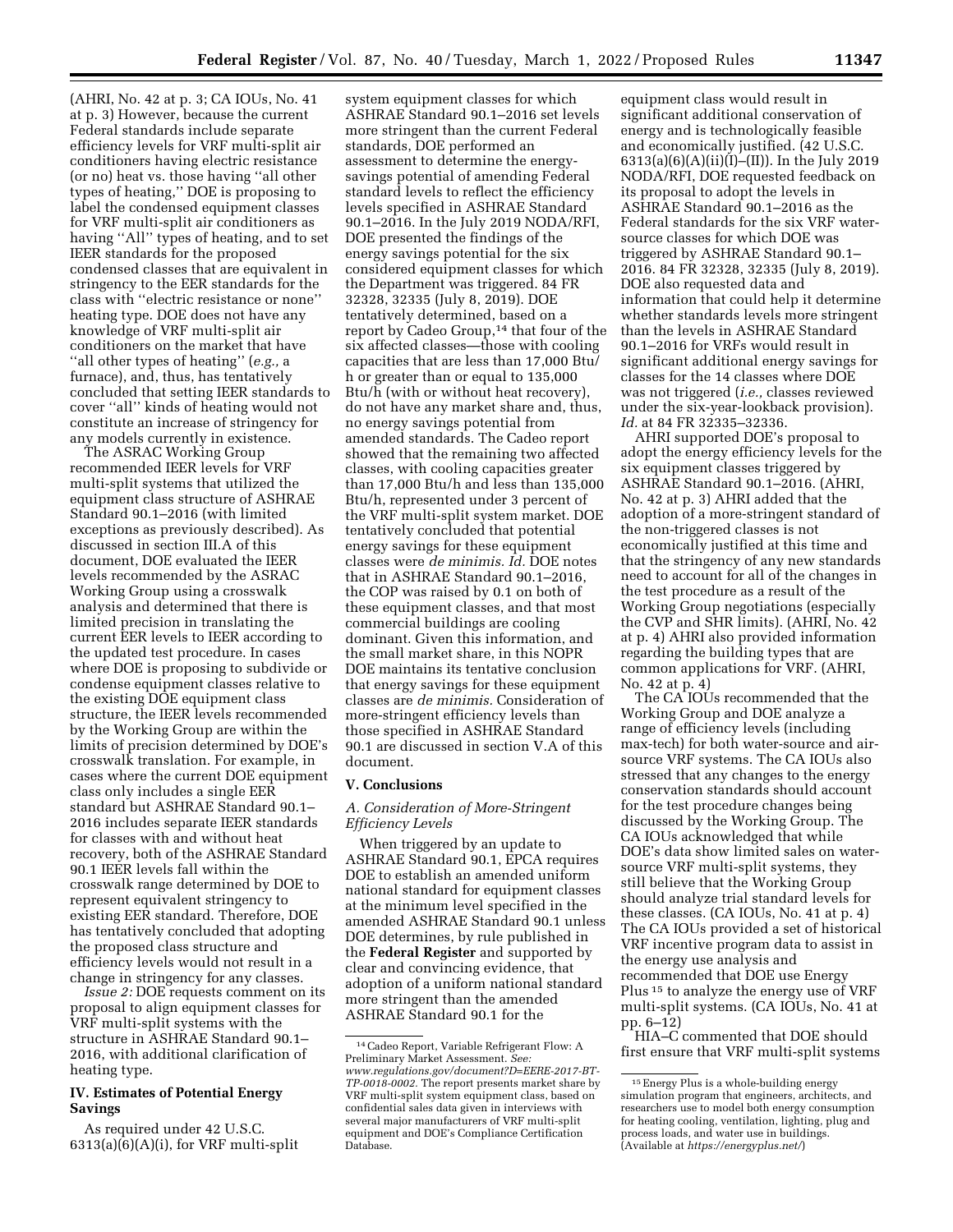can actually meet the current ASHRAE Standard 90.1 efficiency levels before attempting to adopt new efficiency levels. (HIA–C, No. 40 at p. 4)

Policy Integrity commented on the emissions analysis, suggesting that DOE should monetize the full benefits of emissions reductions and use the global estimate of the social cost of greenhouse gases. (Policy Integrity, No. 39 at p. 2) In response, DOE considers the monetary benefits likely to result from the reduced emissions of greenhouse gases when analyzing efficiency levels more stringent than the ASHRAE Standard 90.1 levels. DOE uses the social cost of greenhouse gases from the most recent update of the Interagency Working Group on Social Cost of Greenhouse Gases, United States Government (IWG) working group, which are available in the Technical Support Document: Social Cost of Carbon, Methane, and Nitrous Oxide Interim Estimates under Executive Order 13990.16 The IWG recommended global values be used for regulatory analysis. Because DOE is not conducting an economic analysis of levels more stringent than the ASHRAE Standard 90.1 levels in this notice, there is no corresponding consideration of emission reductions or the associated monetary benefits. As DOE is required by EPCA to adopt the levels set forth in ASHRAE Standard 90.1, DOE did not conduct an economic analysis or corresponding emissions analysis for the levels in ASHRAE Standard 90.1– 2019.

As discussed in section II.B.3 of this NOPR, following publication of the July 2019 NODA/RFI, the Working Group (which included AHRI and the CA IOUs) reached consensus on two term sheets containing recommendations regarding the test procedure and energy conservation standards for VRF multisplit systems. As discussed in section III.A of this document, the recommended standards are consistent with the crosswalk conducted by DOE to translate the existing Federal standards in terms of EER to equivalent levels in terms of IEER, measured per AHRI 1230–2021. These recommended efficiency levels also align with the IEER and COP levels in ASHRAE Standard 90.1–2016. The Working Group did not consider more-stringent efficiency levels.

DOE considered but did not estimate potential energy savings that would occur from more-stringent standards. To assess the magnitude of potential energy savings from amended standards and determine which level, if any, of morestringent standards would be economically justified, DOE must be able to properly represent the no-newstandards case—the case without amended standards—and must be able to properly characterize the technology options and costs associated with specific levels of efficiency. With regards to VRF multi-split systems, this would require developing efficiency data for the entire market in terms of IEER measured per AHRI 1230–2021.

DOE considered two approaches for developing market-wide performance data in terms of IEER measured per AHRI 1230–2021: (1) DOE examined whether any such data exist in publiclyavailable sources, and (2) DOE considered whether existing performance data (in terms of EER, measured per the current Federal test procedure) could be effectively translated to IEER, measured per AHRI 1230–2021.

On the first approach, DOE found that public data in terms of IEER measured per AHRI 1230–2021 are not available, as the rating of VRF multi-split systems using the updated metric and test procedure is not currently required.17 While DOE acknowledges that IEER performance data are widely represented by VRF manufacturers, all such data are measured per an earlier version of the industry test standard (AHRI 1230–2014) and, thus, not directly comparable. DOE also found that the AHRI Directory does not yet require IEER representations measured per AHRI 1230–2021.

On the second approach, DOE considered the results of its crosswalk analysis to determine whether a marketwide translation of existing EER data to IEER data (measured per AHRI 1230– 2021) was possible. As discussed in section III.A of this document, the combined effect of translating the Federal cooling efficiency metric from EER to IEER and the effect of test procedure changes between the current DOE test procedure (which references AHRI 1230–2010) and the proposed DOE test procedure (which would reference AHRI 1230–2021) is likely to produce different impacts on measured efficiency across different manufacturers and different models. As

DOE's crosswalk analysis has shown, a minimally-compliant VRF multi-split system with 10.8 EER can result in a range of crosswalked IEER levels from 13 to 16, depending on control inputs selected by the manufacturer. Additionally, an estimation of energy savings potentials of more-stringent energy efficiency levels would require developing efficiency data for the entire VRF multi-split system market, which would be a much broader analysis than that conducted for the crosswalk. The crosswalk analysis conducted to support the Working Group recommendations and presented in this NOPR only translated the baseline efficiency level between the metrics for a single class of VRF multi-split system, and did not translate all efficiency levels currently represented in the market. As noted, there are insufficient market data regarding the performance of VRF multisplit systems measured in terms of IEER per AHRI 1230–2021. As such, DOE has preliminarily determined that it lacks clear and convincing evidence to adopt more-stringent standard levels.

Regardless of whether DOE preliminarily determined that morestringent standards would be technologically feasible and economically justified, DOE would be unable to adopt such standards absent a determination, supported by clear and convincing evidence, that morestringent standards would result in significant additional energy savings.  $(42 \text{ U.S.C. } 6313(a)(6)(A)(ii)(II))$ Therefore, having preliminarily determined that it lacks clear and convincing evidence as to the energy savings that would result from morestringent standards, DOE has not conducted analysis as to the technological feasibility or economic justification of such standards for VRF multi-split systems.

# *B. Review Under the Six-Year Lookback Provision*

As discussed, DOE is required to conduct an evaluation of each class of covered equipment in ASHRAE Standard 90.1 every six years. (42 U.S.C.  $6313(a)(6)(C)(i)$ ) Accordingly, DOE is evaluating 12 of the Federal VRF equipment classes for which ASHRAE Standard 90.1–2016 did not increase the stringency of the standards. Energy conservation standards for the two remaining classes of VRF multi-split systems (*i.e.,* three-phase, air-cooled VRF multi-split systems with cooling capacity less than 65,000 Btu/h) are not addressed in this NOPR and instead will be addressed in a separate energy conservation standards rulemaking. DOE may only adopt more-stringent

<sup>16</sup> Interagency Working Group on Social Cost of Greenhouse Gasses, United States Government, Technical Support Document: Social Cost of Carbon, Methane, and Nitrous Oxide Interim Estimates under Executive Order 13990 (2021) (Available at: *[www.whitehouse.gov/wp-content/](http://www.whitehouse.gov/wp-content/uploads/2021/02/TechnicalSupportDocument_SocialCostofCarbonMethaneNitrousOxide.pdf)  [uploads/2021/02/TechnicalSupportDocument](http://www.whitehouse.gov/wp-content/uploads/2021/02/TechnicalSupportDocument_SocialCostofCarbonMethaneNitrousOxide.pdf)*\_ *[SocialCostofCarbonMethaneNitrousOxide.pdf](http://www.whitehouse.gov/wp-content/uploads/2021/02/TechnicalSupportDocument_SocialCostofCarbonMethaneNitrousOxide.pdf)*).

<sup>17</sup>The VRF TP Term Sheet recommended an effective date for the amended test procedure to coincide with the compliance date of amended standards in terms of IEER, if adopted by DOE.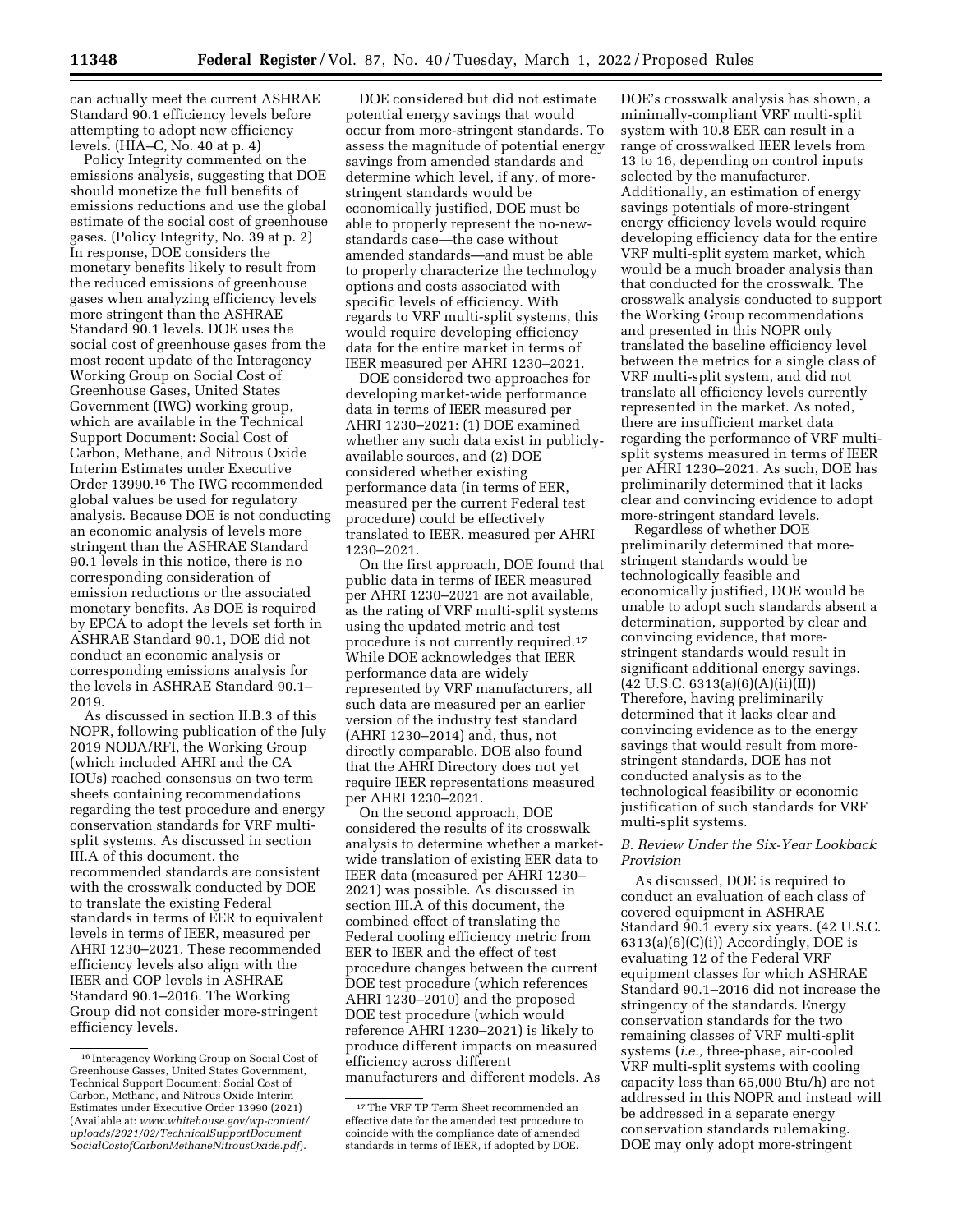standards pursuant to the six-year lookback review if the Secretary determines, by rule published in the **Federal Register** and supported by clear and convincing evidence, that the adoption of more-stringent standards would result in significant additional conservation of energy and is technologically feasible and economically justified. (42 U.S.C. 6313(a)(6)(C)(i)(II); 42 U.S.C. 6313(a)(6)(B); 42 U.S.C. 6313(a)(6)(A)(ii)(II))

For the reasons presented in the prior section, DOE has preliminarily determined that it lacks clear and convincing evidence that more-stringent standards for these 12 equipment classes would result in significant additional energy savings. Because DOE does not have sufficient data to meet the ''clear and convincing'' threshold for these 12 classes, DOE did not conduct an analysis of standard levels more stringent than the current Federal standard levels for VRF multi-split systems that were not amended in ASHRAE Standard 90.1–2016. See section V.A of this document for further discussion of the consideration of energy efficiency levels more stringent than the ASHRAE Standard 90.1–2016 levels.

## *C. Proposed Energy Conservation Standards*

Based on the foregoing, DOE proposes amended energy conservation standards for VRF multi-split systems in terms of IEER and COP equivalent to those specified for VRF multi-split systems in ASHRAE Standard 90.1–2016, which align with the levels recommended in the VRF ECS Term Sheet. The proposed standards are presented in Table I–1. Compliance with the proposed standards, if adopted, would be required for VRF multi-split systems manufactured in, or imported into, the United States starting January 1, 2024. which aligns with the Working Group's recommendation in the VRF ECS Term Sheet.

As discussed, ASHRAE Standard 90.1–2016 includes more-stringent COP standards for six water-source VRF multi-split heat pump classes. If DOE were to prescribe COP standards at the efficiency levels contained in ASHRAE Standard 90.1–2016 for these classes, EPCA provides that the compliance date shall be on or after a date that is two or three years (depending on the equipment type or size) after the effective date of the applicable minimum energy efficiency requirement in the amended ASHRAE standard. (42 U.S.C. 6313(a)(6)(D)). The effective date for amended COP standards in ASHRAE

Standard 90.1–2016 was January 1, 2017. DOE acknowledges that the statute originally tied calculation of a compliance date to either two or three years after the effective date of amended ASHRAE Standard 90.1. However, because these dates have passed, DOE is proposing the date recommended in the VRF ECS Term Sheet (*i.e.,* January 1, 2024) as a reasonable amount of lead time supported by a broad array of interested stakeholders. If DOE receives comments in response to this notice that recommend alternative compliance date(s) later than January 1, 2024, DOE will consider adopting alternative compliance date(s) in the final rule.

## **VI. Procedural Issues and Regulatory Review**

## *A. Review Under Executive Orders 12866 and 13563*

Section 1(b)(1) of Executive Order (E.O.) 12866, ''Regulatory Planning and Review,'' 58 FR 51735 (Oct. 4, 1993), requires each agency to identify the problem that it intends to address, including, where applicable, the failures of private markets or public institutions that warrant new agency action, as well as to assess the significance of that problem. The problems that the proposed standards for VRF multi-split systems set forth in this NOPR are intended to address are as follows:

(1) Insufficient information and the high costs of gathering and analyzing relevant information leads some consumers to miss opportunities to make cost-effective investments in energy efficiency.

(2) In some cases, the benefits of more-efficient equipment are not realized due to misaligned incentives between purchasers and users. An example of such a case is when the equipment purchase decision is made by a building contractor or building owner who does not pay the energy costs.

(3) There are external benefits resulting from improved energy efficiency of appliances and equipment that are not captured by the users of such products. These benefits include externalities related to public health, environmental protection, and national energy security that are not reflected in energy prices, such as reduced emissions of air pollutants and greenhouse gases that impact human health and global warming. DOE attempts to quantify some of the external benefits through use of social cost of carbon values.

The Administrator of the Office of Information and Regulatory Affairs (OIRA) in the Office of Management and Budget (OMB) has determined that this regulatory action is not a significant regulatory action under section 3(f) of E.O. 12866. Accordingly, DOE has not prepared a regulatory impact analysis for this rule, and OIRA in the OMB has not reviewed this proposed rule.

DOE has also reviewed this regulation pursuant to E.O. 13563, issued on January 18, 2011. 76 FR 3821 (Jan. 21, 2011). E.O. 13563 is supplemental to and explicitly reaffirms the principles, structures, and definitions governing regulatory review established in E.O. 12866. To the extent permitted by law, agencies are required by E.O. 13563 to: (1) Propose or adopt a regulation only upon a reasoned determination that its benefits justify its costs (recognizing that some benefits and costs are difficult to quantify); (2) tailor regulations to impose the least burden on society, consistent with obtaining regulatory objectives, taking into account, among other things, and to the extent practicable, the costs of cumulative regulations; (3) select, in choosing among alternative regulatory approaches, those approaches that maximize net benefits (including potential economic, environmental, public health and safety, and other advantages; distributive impacts; and equity); (4) to the extent feasible, specify performance objectives, rather than specifying the behavior or manner of compliance that regulated entities must adopt; and (5) identify and assess available alternatives to direct regulation, including providing economic incentives to encourage the desired behavior, such as user fees or marketable permits, or providing information upon which choices can be made by the public.

DOE emphasizes as well that E.O. 13563 requires agencies to use the best available techniques to quantify anticipated present and future benefits and costs as accurately as possible. In its guidance, OIRA has emphasized that such techniques may include identifying changing future compliance costs that might result from technological innovation or anticipated behavioral changes. For the reasons stated in the preamble, this NOPR is consistent with these principles, including the requirement that, to the extent permitted by law, benefits justify costs and that net benefits are maximized.

# *B. Review Under the Regulatory Flexibility Act*

The Regulatory Flexibility Act (5 U.S.C. 601 *et seq.*) requires preparation of an initial regulatory flexibility analysis (IRFA) for any rule that by law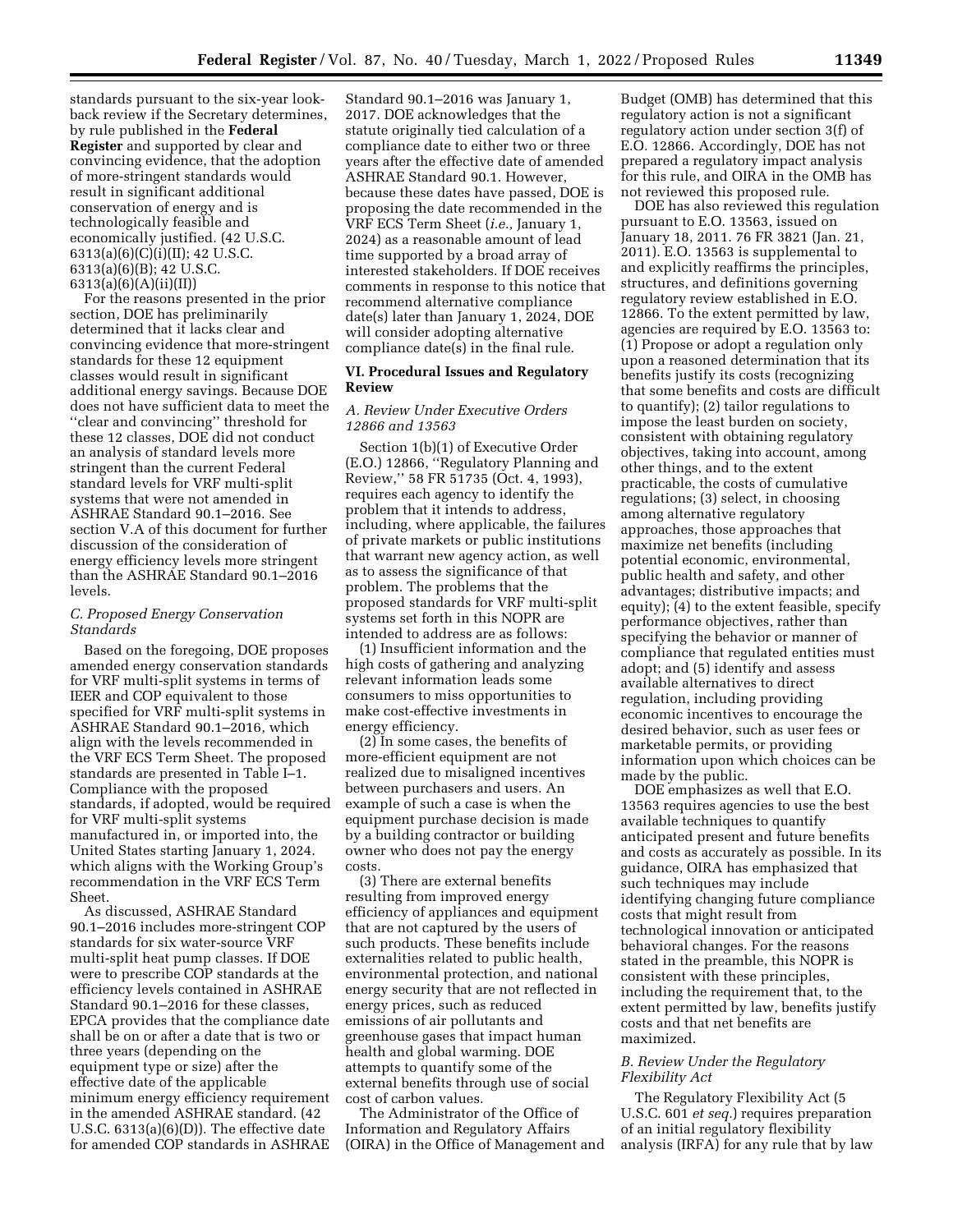must be proposed for public comment, unless the agency certifies that the rule, if promulgated, will not have a significant economic impact on a substantial number of small entities. As required by E.O. 13272, ''Proper Consideration of Small Entities in Agency Rulemaking,'' 67 FR 53461 (August 16, 2002), DOE published procedures and policies on February 19, 2003, to ensure that the potential impacts of its rules on small entities are properly considered during the DOE rulemaking process. 68 FR 7990. DOE has made its procedures and policies available on the Office of the General Counsel's website (*[https://energy.gov/](https://energy.gov/gc/office-general-counsel) [gc/office-general-counsel](https://energy.gov/gc/office-general-counsel)*).

DOE reviewed this proposed rule to amend the Federal energy conservation standards for VRF multi-split systems under the provisions of the Regulatory Flexibility Act and the procedures and policies published on February 19, 2003. DOE certifies that the proposed rule, if adopted, would not have significant economic impact on a substantial number of small entities. The factual basis of this certification is set forth in the following paragraphs.

DOE is proposing to amend the existing Federal minimum energy conservation standards for VRF multisplit systems under EPCA's ASHRAE trigger requirement and the six-year lookback provision. Under the trigger, EPCA directs that if ASHRAE amends ASHRAE Standard 90.1, DOE must adopt uniform national amended standards at the new ASHRAE efficiency level, unless DOE determines, by rule published in the **Federal Register** and supported by clear and convincing evidence, that adoption of a more-stringent level would produce significant additional conservation of energy and would be technologically feasible and economically justified. (42 U.S.C.  $6313(a)(6)(A)(ii)$  Under the sixyear-lookback, DOE must also review energy efficiency standards for VRF multi-split systems every six years and either: (1) Issue a notice of determination that the standards do not need to be amended based upon the criteria in 42 U.S.C. 6313(a)(6)(A) (*i.e.,*  that there is clear and convincing evidence to show that adoption of a more-stringent level would save significant additional energy and would be technologically feasible and economically justified); or (2) issue a notice of proposed rulemaking including new proposed standards based on certain criteria and procedures in 42 U.S.C. 6313(a)(6)(B). (42 U.S.C. 6313(a)(6)(C))

In this NOPR, DOE proposes to update the standards for VRF multi-split

systems at 10 CFR 431.97 to align with the most recent version of ASHRAE Standard 90.1, including the updated COP levels for the six classes of VRF multi-split water-source heat pumps on which DOE was triggered. DOE is also proposing to express cooling efficiency standards in terms of the IEER metric, as measured according to the amended industry test procedure AHRI 1230– 2021, and to remove standard levels in terms of the EER metric, as measured according to the current DOE test procedure. Finally, DOE is proposing to amend the equipment class structure for VRF multi-split systems to align with the equipment class structure present in ASHRAE Standard 90.1, with regards to capacity break points, supplementary heating type, and presence of heat recovery. The proposed standard levels, if adopted, would have a compliance date applying to all VRF multi-split systems manufactured on or after January 1, 2024. The proposed Table 14 to 10 CFR 431.97 accounts for all changes between the previous Federal VRF multi-split system standards and those outlined in ASHRAE Standard 90.1–2016 (as reaffirmed in ASHRAE Standard 90.1–2019).

DOE uses the Small Business Administration (SBA) small business size standards to determine whether manufacturers qualify as small businesses, which are listed by the North American Industry Classification System (NAICS).18 The SBA considers a business entity to be a small business, if, together with its affiliates, it employs less than a threshold number of workers specified in 13 CFR part 121.

VRF multi-split system manufacturers are classified under NAICS code 333415, ''Air-Conditioning and Warm Air Heating Equipment and Commercial and Industrial Refrigeration Equipment Manufacturing.'' The SBA sets a threshold of 1,250 employees or fewer for an entity to be considered as a small business for this category. This employee threshold includes all employees in a business's parent company and any other subsidiaries.

DOE has recently conducted a focused inquiry into small business manufacturers of the equipment covered by this rulemaking. DOE used available public information to identify potential small manufacturers that manufacture domestically. DOE identified manufacturers using DOE's Compliance

Certification Database 19 and the AHRI Directory database.20 DOE used this publicly-available information to identify ten distinct original equipment manufacturers (OEMs) of the covered VRF multi-split system equipment. In reviewing the ten OEMs, DOE did not identify any companies that met the SBA criteria for a small entity.

*Issue 3:* DOE requests comment on its tentative conclusions that no small business OEMs of VRF multi-split systems, that adoption of the prevailing industry standard levels would not result in any significant economic impact, and, accordingly, that the proposed rule would not have significant impacts on a substantial number of small manufacturers.

Therefore, DOE tentatively concludes that this proposed rule, if finalized, would not have ''a significant impact on a substantial number of small entities'' and that preparation of an IRFA is not warranted. Additional information about this proposal is addressed elsewhere in this document. DOE will transmit this certification and supporting statement of factual basis to the Chief Counsel for Advocacy of the Small Business Administration for review under 5 U.S.C. 605(b).

## *C. Review Under the Paperwork Reduction Act of 1995*

Manufacturers of VRF multi-split systems must certify to DOE that their products comply with any applicable energy conservation standards. In certifying compliance, manufacturers must test their products according to the DOE test procedures for VRF multi-split systems, including any amendments adopted for those test procedures. DOE has established regulations for the certification and recordkeeping requirements for all covered consumer products and commercial equipment, including VRF multi-split systems. *See generally* 10 CFR part 429. The collection-of-information requirement for the certification and recordkeeping is subject to review and approval by OMB under the Paperwork Reduction Act (PRA). This requirement has been approved by OMB under OMB control number 1910–1400. Public reporting burden for the certification is estimated to average 35 hours per response, including the time for reviewing instructions, searching existing data sources, gathering and maintaining the

<sup>18</sup>The size standards are listed by NAICS code and industry description and are available at: *[www.sba.gov/document/support-table-size](http://www.sba.gov/document/support-table-size-standards)[standards](http://www.sba.gov/document/support-table-size-standards)* (Last accessed on July 16, 2021).

<sup>19</sup> DOE's Compliance Certification Database is available at: *[www.regulations.doe.gov/ccms](http://www.regulations.doe.gov/ccms)* (Last accessed May 10, 2021).

<sup>20</sup>The AHRI Directory Database is available at: *[www.ahridirectory.org](http://www.ahridirectory.org)* (Last accessed on May 10, 2021).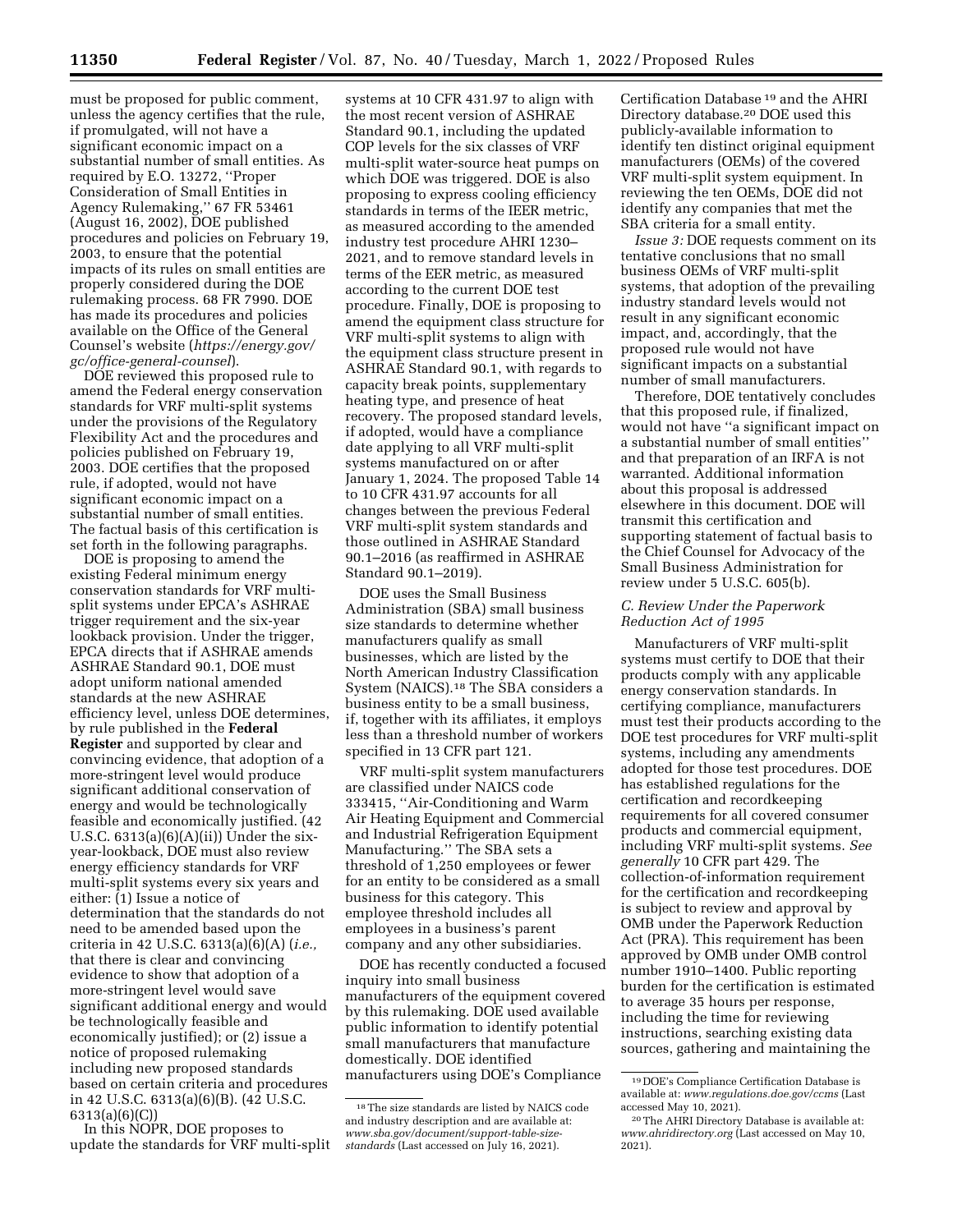data needed, and completing and reviewing the collection of information.

This NOPR is not proposing changes to the certification and reporting requirements for VRF multi-split system manufacturers.

Notwithstanding any other provision of the law, no person is required to respond to, nor shall any person be subject to a penalty for failure to comply with, a collection of information subject to the requirements of the PRA, unless that collection of information displays a currently valid OMB Control Number.

### *D. Review Under the National Environmental Policy Act of 1969*

DOE is analyzing this proposed regulation in accordance with the National Environmental Policy Act of 1969 (NEPA) and DOE's NEPA implementing regulations (10 CFR part 1021). DOE's regulations include a categorical exclusion for rulemakings that establish energy conservation standards for consumer products or industrial equipment. 10 CFR part 1021, subpart D, appendix B5.1. DOE anticipates that this rulemaking qualifies for categorical exclusion B5.1 because it is a rulemaking that establishes amended energy conservation standards for consumer products or industrial equipment, none of the exceptions identified in categorical exclusion B5.1(b) apply, no extraordinary circumstances exist that require further environmental analysis, and it otherwise meets the requirements for application of a categorical exclusion. *See* 10 CFR 1021.410. DOE will complete its NEPA review before issuing the final rule.

### *E. Review Under Executive Order 13132*

E.O. 13132, ''Federalism,'' 64 FR 43255 (August 10, 1999), imposes certain requirements on Federal agencies formulating and implementing policies or regulations that preempt State law or that have federalism implications. The Executive order requires agencies to examine the constitutional and statutory authority supporting any action that would limit the policymaking discretion of the States and to carefully assess the necessity for such actions. The Executive order also requires agencies to have an accountable process to ensure meaningful and timely input by State and local officials in the development of regulatory policies that have federalism implications. On March 14, 2000, DOE published a statement of policy describing the intergovernmental consultation process it will follow in the development of such regulations. 65 FR 13735. DOE has examined this proposed

rule and has tentatively determined that it would not have a substantial direct effect on the States, on the relationship between the national government and the States, or on the distribution of power and responsibilities among the various levels of government. EPCA governs and prescribes Federal preemption of State regulations as to energy conservation for the products that are the subject of this proposed rule. States can petition DOE for exemption from such preemption to the extent, and based on criteria, set forth in EPCA. (42 U.S.C. 6297(d)) Therefore, no further action is required by Executive Order 13132.

## *F. Review Under Executive Order 12988*

Regarding the review of existing regulations and the promulgation of new regulations, section 3(a) of E.O. 12988, ''Civil Justice Reform,'' 61 FR 4729 (Feb. 7, 1996), imposes on Federal agencies the general duty to adhere to the following requirements: (1) Eliminate drafting errors and ambiguity; (2) write regulations to minimize litigation; (3) provide a clear legal standard for affected conduct rather than a general standard, and (4) promote simplification and burden reduction. Regarding the review required by section 3(a), section 3(b) of E.O. 12988 specifically requires that Executive agencies make every reasonable effort to ensure that the regulation: (1) Clearly specifies the preemptive effect, if any; (2) clearly specifies any effect on existing Federal law or regulation; (3) provides a clear legal standard for affected conduct while promoting simplification and burden reduction; (4) specifies the retroactive effect, if any; (5) adequately defines key terms, and (6) addresses other important issues affecting clarity and general draftsmanship under any guidelines issued by the Attorney General. Section 3(c) of Executive Order 12988 requires executive agencies to review regulations in light of applicable standards in sections 3(a) and 3(b) to determine whether they are met or it is unreasonable to meet one or more of them. DOE has completed the required review and determined that, to the extent permitted by law, this proposed rule meets the relevant standards of E.O. 12988.

## *G. Review Under the Unfunded Mandates Reform Act of 1995*

Title II of the Unfunded Mandates Reform Act of 1995 (UMRA) requires each Federal agency to assess the effects of Federal regulatory actions on State, local, and Tribal governments and the private sector. Public Law 104–4,

section 201 (codified at 2 U.S.C. 1531). For a proposed regulatory action likely to result in a rule that may cause the expenditure by State, local, and Tribal governments, in the aggregate, or by the private sector of \$100 million or more in any one year (adjusted annually for inflation), section 202 of UMRA requires a Federal agency to publish a written statement that estimates the resulting costs, benefits, and other effects on the national economy. (2 U.S.C. 1532(a), (b)) The UMRA also requires a Federal agency to develop an effective process to permit timely input by elected officers of State, local, and Tribal governments on a proposed ''significant intergovernmental mandate,'' and requires an agency plan for giving notice and opportunity for timely input to potentially affected small governments before establishing any requirements that might significantly or uniquely affect them. On March 18, 1997, DOE published a statement of policy on its process for intergovernmental consultation under UMRA. 62 FR 12820. DOE's policy statement is also available at *[https://energy.gov/sites/](https://energy.gov/sites/prod/files/gcprod/documents/umra_97.pdf) [prod/files/gcprod/documents/umra](https://energy.gov/sites/prod/files/gcprod/documents/umra_97.pdf)*\_ *[97.pdf.](https://energy.gov/sites/prod/files/gcprod/documents/umra_97.pdf)* 

DOE examined this proposed rule according to UMRA and its statement of policy and determined that this proposed rule contains neither a Federal intergovernmental mandate, nor a mandate that may result in the expenditures of \$100 million or more in any one year. As a result, the analytical requirements of UMRA do not apply.

# *H. Review Under the Treasury and General Government Appropriations Act, 1999*

Section 654 of the Treasury and General Government Appropriations Act, 1999 (Pub. L. 105–277) requires Federal agencies to issue a Family Policymaking Assessment for any rule that may affect family well-being. This proposed rule would not have any impact on the autonomy or integrity of the family as an institution. Accordingly, DOE has concluded that it is not necessary to prepare a Family Policymaking Assessment.

#### *I. Review Under Executive Order 12630*

## Pursuant to E.O. 12630,

''Governmental Actions and Interference with Constitutionally Protected Property Rights,'' 53 FR 8859 (March 18, 1988), DOE has determined that this proposed rule would not result in any takings that might require compensation under the Fifth Amendment to the U.S. Constitution.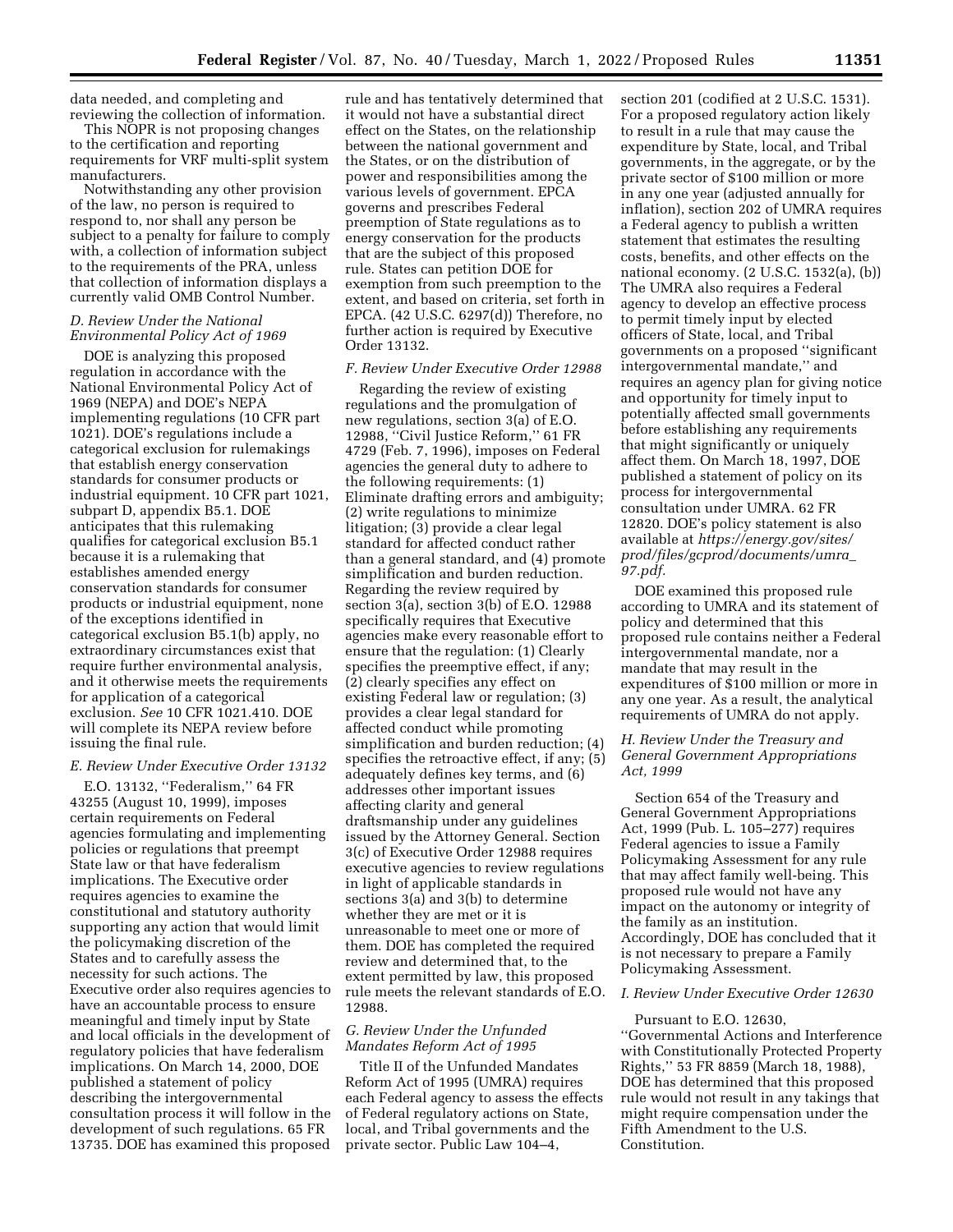# *J. Review Under the Treasury and General Government Appropriations Act, 2001*

Section 515 of the Treasury and General Government Appropriations Act, 2001 (44 U.S.C. 3516 note) provides for Federal agencies to review most disseminations of information to the public under information quality guidelines established by each agency pursuant to general guidelines issued by OMB. OMB's guidelines were published at 67 FR 8452 (Feb. 22, 2002), and DOE's guidelines were published at 67 FR 62446 (Oct. 7, 2002). Pursuant to OMB Memorandum M–19–15, ''Improving Implementation of the Information Quality Act'' (April 24, 2019), DOE published updated guidelines which are available at: *[https://www.energy.gov/sites/prod/files/](https://www.energy.gov/sites/prod/files/2019/12/f70/DOE%20Final%20Updated%20IQA%20Guidelines%20Dec%202019.pdf) [2019/12/f70/DOE%20](https://www.energy.gov/sites/prod/files/2019/12/f70/DOE%20Final%20Updated%20IQA%20Guidelines%20Dec%202019.pdf) [Final%20Updated%20](https://www.energy.gov/sites/prod/files/2019/12/f70/DOE%20Final%20Updated%20IQA%20Guidelines%20Dec%202019.pdf)*

*[IQA%20Guidelines%20Dec%20](https://www.energy.gov/sites/prod/files/2019/12/f70/DOE%20Final%20Updated%20IQA%20Guidelines%20Dec%202019.pdf)* [2019.pdf.](https://www.energy.gov/sites/prod/files/2019/12/f70/DOE%20Final%20Updated%20IQA%20Guidelines%20Dec%202019.pdf) DOE has reviewed this NOPR under the OMB and DOE guidelines and has concluded that it is consistent with applicable policies in those guidelines.

## *K. Review Under Executive Order 13211*

E.O. 13211, ''Actions Concerning Regulations That Significantly Affect Energy Supply, Distribution, or Use,'' 66 FR 28355 (May 22, 2001), requires Federal agencies to prepare and submit to OIRA at OMB, a Statement of Energy Effects for any proposed significant energy action. A ''significant energy action'' is defined as any action by an agency that promulgates or is expected to lead to promulgation of a final rule, and that: (1) Is a significant regulatory action under Executive Order 12866, or any successor order; and (2) is likely to have a significant adverse effect on the supply, distribution, or use of energy, or (3) is designated by the Administrator of OIRA as a significant energy action. For any proposed significant energy action, the agency must give a detailed statement of any adverse effects on energy supply, distribution, or use should the proposal be implemented, and of reasonable alternatives to the action and their expected benefits on energy supply, distribution, and use.

DOE has tentatively concluded that this regulatory action, which proposes amended energy conservation standards for VRF multi-split systems, is not a significant energy action because the proposed standards are not likely to have a significant adverse effect on the supply, distribution, or use of energy, nor has it been designated as such by the Administrator at OIRA. Accordingly, DOE has not prepared a Statement of Energy Effects on this proposed rule.

## *L. Review Under the Information Quality Bulletin for Peer Review*

On December 16, 2004, OMB, in consultation with the Office of Science and Technology Policy (OSTP), issued its Final Information Quality Bulletin for Peer Review (''the Bulletin''). 70 FR 2664 (Jan. 14, 2005). The Bulletin establishes that certain scientific information shall be peer reviewed by qualified specialists before it is disseminated by the Federal Government, including influential scientific information related to agency regulatory actions. The purpose of the bulletin is to enhance the quality and credibility of the Government's scientific information. Under the Bulletin, the energy conservation standards rulemaking analyses are ''influential scientific information,'' which the Bulletin defines as ''scientific information the agency reasonably can determine will have, or does have, a clear and substantial impact on important public policies or private sector decisions.'' 70 FR 2664, 2667 (Jan. 14, 2005).

In response to OMB's Bulletin, DOE conducted formal peer reviews of the energy conservation standards development process and the analyses that are typically used and has prepared a report describing that peer review.21 Generation of this report involved a rigorous, formal, and documented evaluation using objective criteria and qualified and independent reviewers to make a judgment as to the technical/ scientific/business merit, the actual or anticipated results, and the productivity and management effectiveness of programs and/or projects. DOE has determined that the peer-reviewed analytical process continues to reflect current practice, and the Department followed that process for developing energy conservation standards in the case of the present rulemaking.

### **VII. Public Participation**

#### *A. Participation at the Webinar*

The time and date of the webinar meeting are listed in the **DATES** section at the beginning of this document. Webinar registration information, participant instructions, and information about the capabilities available to webinar participants will be published on DOE's website: *[www.energy.gov/eere/buildings/public](http://www.energy.gov/eere/buildings/public-meetings-and-comment-deadlines)[meetings-and-comment-deadlines.](http://www.energy.gov/eere/buildings/public-meetings-and-comment-deadlines)*  Participants are responsible for ensuring their systems are compatible with the webinar software.

## *B. Procedure for Submitting Prepared General Statements for Distribution*

Any person who has an interest in the topics addressed in this proposed rule, or who is representative of a group or class of persons that has an interest in these issues, may request an opportunity to make an oral presentation at the public meeting webinar. Such persons may submit requests to speak via email to the Appliance and Equipment Standards Program at:

*[ApplianceStandardsQuestions@](mailto:ApplianceStandardsQuestions@ee.doe.gov) [ee.doe.gov.](mailto:ApplianceStandardsQuestions@ee.doe.gov)* Persons who wish to speak should include with their request a computer file in WordPerfect, Microsoft Word, PDF, or text (ASCII) file format that briefly describes the nature of their interest in this rulemaking and the topics they wish to discuss. Such persons should also provide a daytime telephone number where they can be reached.

Persons requesting to speak should briefly describe the nature of their interest in this rulemaking and provide a telephone number for contact. DOE requests persons selected to make an oral presentation to submit an advance copy of their statements at least two weeks before the public meeting webinar. At its discretion, DOE may permit persons who cannot supply an advance copy of their statement to participate, if those persons have made advance alternative arrangements with the Building Technologies Office. As necessary, requests to give an oral presentation should ask for such alternative arrangements.

# *C. Conduct of the Public Meeting Webinar*

DOE will designate a DOE official to preside at the webinar/public meeting and may also use a professional facilitator to aid discussion. The meeting will not be a judicial or evidentiary-type public hearing, but DOE will conduct it in accordance with section 336 of EPCA (42 U.S.C. 6306). A court reporter will be present to record the proceedings and prepare a transcript. DOE reserves the right to schedule the order of presentations and to establish the procedures governing the conduct of the webinar/public meeting. There shall not be discussion of proprietary information, costs or prices, market share, or other commercial matters regulated by U.S. anti-trust laws. After the webinar/public meeting and until the end of the comment period, interested parties may submit further comments on the

<sup>21</sup>The 2007 ''Energy Conservation Standards Rulemaking Peer Review Report'' is available at the following website: *[https://energy.gov/eere/](https://energy.gov/eere/buildings/downloads/energy-conservation-standards-rulemaking-peer-review-report-0)  [buildings/downloads/energy-conservation](https://energy.gov/eere/buildings/downloads/energy-conservation-standards-rulemaking-peer-review-report-0)[standards-rulemaking-peer-review-report-0.](https://energy.gov/eere/buildings/downloads/energy-conservation-standards-rulemaking-peer-review-report-0)*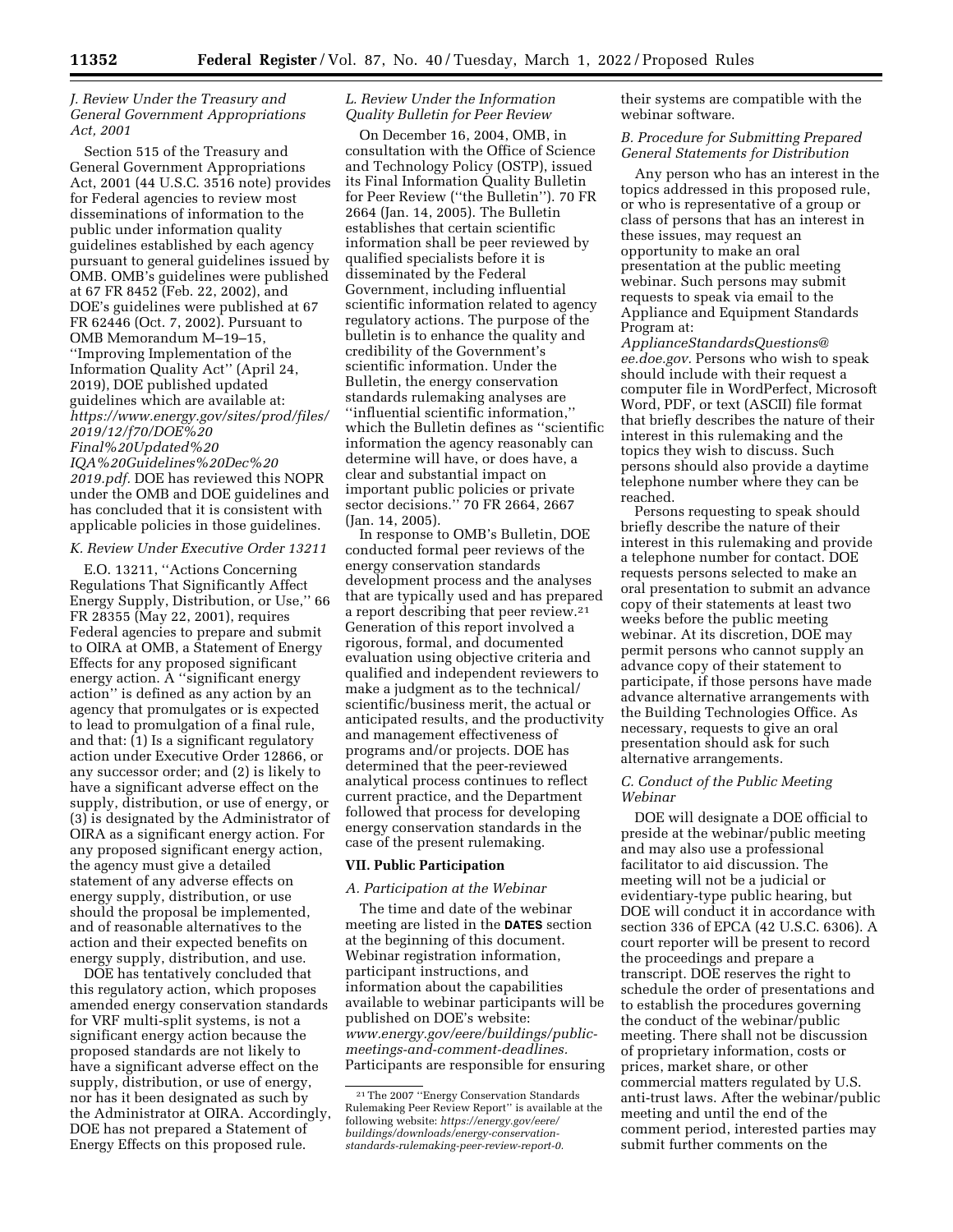proceedings and any aspect of the proposed rulemaking.

The public meeting webinar will be conducted in an informal, conference style. DOE will present a general overview of the topics addressed in this proposed rulemaking, allow time for prepared general statements by participants, and encourage all interested parties to share their views on issues affecting this proposed rulemaking. Each participant will be allowed to make a general statement (within time limits determined by DOE), before the discussion of specific topics. DOE will allow, as time permits, other participants to comment briefly on any general statements.

At the end of all prepared statements on a topic, DOE will permit participants to clarify their statements briefly and comment on statements made by others. Participants should be prepared to answer questions by DOE and by other participants concerning these issues. DOE representatives may also ask questions of participants concerning other matters relevant to this rulemaking. The official conducting the public meeting webinar will accept additional comments or questions from those attending, as time permits. The presiding official will announce any further procedural rules or modification of the above procedures that may be needed for the proper conduct of the public meeting webinar.

A transcript of the webinar/public meeting will be included in the docket, which can be viewed as described in the *Docket* section at the beginning of this NOPR. In addition, any person may buy a copy of the transcript from the transcribing reporter.

#### *D. Submission of Comments*

DOE will accept comments, data, and information regarding this proposed rule before or after the public meeting webinar, but no later than the date provided in the **DATES** section at the beginning of this proposed rule. Interested parties may submit comments, data, and other information using any of the methods described in the **ADDRESSES** section at the beginning of this document.

*Submitting comments via [www.regulations.gov.](http://www.regulations.gov)* The *[www.regulations.gov](http://www.regulations.gov)* web page will require you to provide your name and contact information. Your contact information will be viewable to DOE Building Technologies staff only. Your contact information will not be publicly viewable except for your first and last names, organization name (if any), and submitter representative name (if any). If your comment is not processed

properly because of technical difficulties, DOE will use this information to contact you. If DOE cannot read your comment due to technical difficulties and cannot contact you for clarification, DOE may not be able to consider your comment.

However, your contact information will be publicly viewable if you include it in the comment itself or in any documents attached to your comment. Any information that you do not want to be publicly viewable should not be included in your comment, nor in any document attached to your comment. If this instruction is followed, persons viewing comments will see only first and last names, organization names, correspondence containing comments, and any documents submitted with the comments.

Do not submit to *[www.regulations.gov](http://www.regulations.gov)*  information for which disclosure is restricted by statute, such as trade secrets and commercial or financial information (hereinafter referred to as Confidential Business Information (CBI)). Comments submitted through *[www.regulations.gov](http://www.regulations.gov)* cannot be claimed as CBI. Comments received through the website will waive any CBI claims for the information submitted. For information on submitting CBI, see the Confidential Business Information section.

DOE processes submissions made through *[www.regulations.gov](http://www.regulations.gov)* before posting. Normally, comments will be posted within a few days of being submitted. However, if large volumes of comments are being processed simultaneously, your comment may not be viewable for up to several weeks. Please keep the comment tracking number that *[www.regulations.gov](http://www.regulations.gov)*  provides after you have successfully uploaded your comment.

*Submitting comments via email.*  Comments and documents submitted via email also will be posted to *[www.regulations.gov.](http://www.regulations.gov)* If you do not want your personal contact information to be publicly viewable, do not include it in your comment or any accompanying documents. Instead, provide your contact information in a cover letter. Include your first and last names, email address, telephone number, and optional mailing address. The cover letter will not be publicly viewable as long as it does not include any comments.

Include contact information each time you submit comments, data, documents, and other information to DOE. No telefacsimiles (faxes) will be accepted.

Comments, data, and other information submitted to DOE electronically should be provided in

PDF (preferred), Microsoft Word or Excel, WordPerfect, or text (ASCII) file format. Provide documents that are not secured, that are written in English, and that are free of any defects or viruses. Documents should not contain special characters or any form of encryption, and, if possible, they should carry the electronic signature of the author.

*Campaign form letters.* Please submit campaign form letters by the originating organization in batches of between 50 to 500 form letters per PDF or as one form letter with a list of supporters' names compiled into one or more PDFs. This reduces comment processing and posting time.

*Confidential Business Information.*  Pursuant to 10 CFR 1004.11, any person submitting information that he or she believes to be confidential and exempt by law from public disclosure should submit via email two well-marked copies: One copy of the document marked ''confidential'' including all the information believed to be confidential, and one copy of the document marked ''non-confidential'' with the information believed to be confidential deleted. DOE will make its own determination about the confidential status of the information and treat it according to its determination.

It is DOE's policy that all comments may be included in the public docket, without change and as received, including any personal information provided in the comments (except information deemed to be exempt from public disclosure).

## *E. Issues on Which DOE Seeks Comment*

Although DOE welcomes comments on any aspect of this proposal, DOE is particularly interested in receiving comments and views of interested parties concerning the following issues:

*Issue 1:* DOE requests comment on its crosswalk analysis methodology and crosswalk results.

*Issue 2:* DOE requests comment on its proposal to align equipment classes for VRF multi-split systems with the structure in ASHRAE Standard 90.1– 2016, with additional clarification for heating type.

*Issue 3:* DOE requests comment on its tentative conclusions that there are no small businesses that are OEMs of VRF multi-split systems, that adoption of the prevailing industry standard levels would not result in any significant economic impact, and accordingly, that the proposed rule would not have significant impacts on a substantial number of small manufacturers.

Additionally, DOE welcomes comments on other issues relevant to the conduct of this rulemaking that may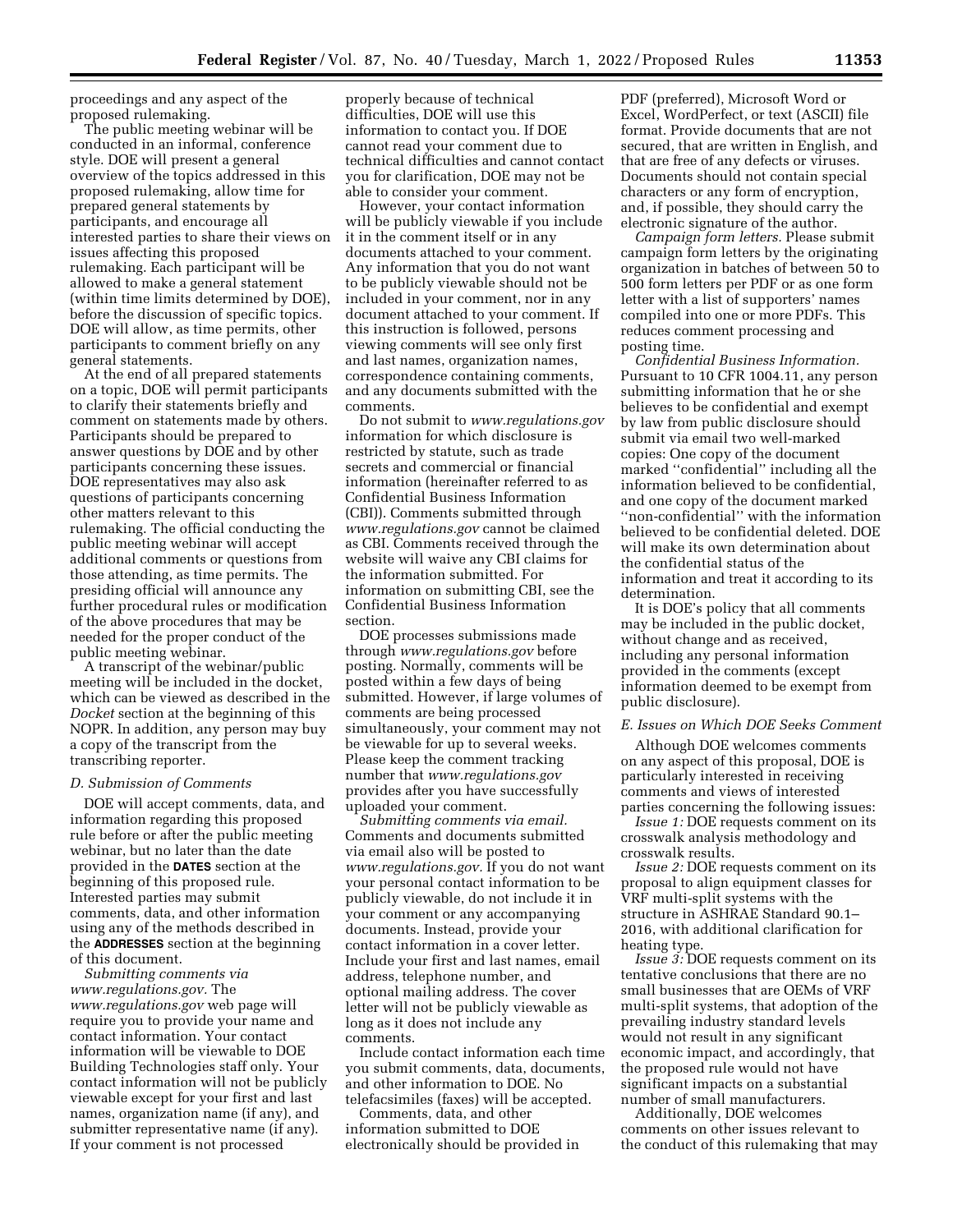not specifically be identified in this document.

## **VIII. Approval of the Office of the Secretary**

The Secretary of Energy has approved publication of this notice of proposed rulemaking and request for comment.

# **List of Subjects in 10 CFR Part 431**

Administrative practice and procedure, Confidential business information, Energy conservation, Reporting and recordkeeping requirements.

## **Signing Authority**

This document of the Department of Energy was signed on February 9, 2022, by Kelly J. Speakes-Backman, Principal Deputy Assistant Secretary for Energy Efficiency and Renewable Energy, pursuant to delegated authority from the Secretary of Energy. That document with the original signature and date is maintained by DOE. For administrative purposes only, and in compliance with

requirements of the Office of the Federal Register, the undersigned DOE Federal Register Liaison Officer has been authorized to sign and submit the document in electronic format for publication, as an official document of the Department of Energy. This administrative process in no way alters the legal effect of this document upon publication in the **Federal Register**.

Signed in Washington, DC, on February 17, 2022.

# **Treena V. Garrett,**

*Federal Register Liaison Officer, U.S. Department of Energy.* 

For the reasons set forth in the preamble, DOE proposes to amend part 431 of title 10 of the Code of Federal Regulations, as set forth below:

# **PART 431—ENERGY EFFICIENCY PROGRAM FOR CERTAIN COMMERCIAL AND INDUSTRIAL EQUIPMENT**

■ 1. The authority citation for part 431 continues to read as follows:

**Authority:** 42 U.S.C. 6291–6317; 28 U.S.C. 2461 note.

■ 2. Section 431.97 is amended by:

■ a. Revising paragraph (f) and Table 13; and

■ b. Adding Table 14.

The revisions and addition read as follows:

# **§ 431.97 Energy efficiency standards and their compliance dates.**

\* \* \* \* \*

(f)(1) Each variable refrigerant flow air conditioner or heat pump manufactured on or after the compliance date listed in Table 13 of this section and prior to January 1, 2024, must meet the applicable minimum energy efficiency standard level(s) set forth in Table 13 of this section.

| TABLE 13 TO PARAGRAPH (F)(1)-MINIMUM EFFICIENCY STANDARDS FOR VARIABLE REFRIGERANT FLOW MULTI-SPLIT AIR |                                    |  |
|---------------------------------------------------------------------------------------------------------|------------------------------------|--|
|                                                                                                         | <b>CONDITIONERS AND HEAT PUMPS</b> |  |

| Equipment type                                          | Cooling capacity                            | Heating type <sup>1</sup>                     | <b>Efficiency level</b> | Compliance date:<br>Products<br>manufactured<br>on and after |
|---------------------------------------------------------|---------------------------------------------|-----------------------------------------------|-------------------------|--------------------------------------------------------------|
| VRF Multi-Split Air Conditioners<br>(Air-Cooled).       | ≥65,000 Btu/h and <135,000 Btu/             | No Heating or Electric Resistance             |                         | June 16, 2008.<br>January 1, 2010.                           |
|                                                         | h.                                          | Heating.                                      |                         |                                                              |
|                                                         |                                             | All Other Types of Heating                    |                         | January 1, 2010.                                             |
|                                                         | $\geq$ 135.000 Btu/h and <240.000<br>Btu/h. | No Heating or Electric Resistance<br>Heating. |                         | January 1, 2010.                                             |
|                                                         |                                             | All Other Types of Heating                    |                         | January 1, 2010.                                             |
|                                                         | $\geq$ 240.000 Btu/h and <760.000<br>Btu/h. | No Heating or Electric Resistance<br>Heating. |                         | January 1, 2010.                                             |
|                                                         |                                             | All Other Types of Heating                    |                         | January 1, 2010.                                             |
| VRF Multi-Split Heat Pumps (Air-                        |                                             |                                               | 13.0 SEER, 7.7 HSPF     | June 16, 2008.                                               |
| Cooled).                                                | ≥65,000 Btu/h and <135,000 Btu/<br>h.       | No Heating or Electric Resistance<br>Heating. | 11.0 EER, 3.3 COP       | January 1, 2010.                                             |
|                                                         |                                             | All Other Types of Heating                    | 10.8 EER, 3.3 COP       | January 1, 2010.                                             |
|                                                         | $\geq$ 135.000 Btu/h and <240.000<br>Btu/h. | No Heating or Electric Resistance<br>Heating. | 10.6 EER. 3.2 COP       | January 1, 2010.                                             |
|                                                         |                                             | All Other Types of Heating                    | 10.4 EER, 3.2 COP       | January 1, 2010.                                             |
|                                                         | Btu/h and <760,000<br>≥240.000<br>Btu/h.    | No Heating or Electric Resistance<br>Heating. | 9.5 EER, 3.2 COP        | January 1, 2010.                                             |
|                                                         |                                             | All Other Types of Heating                    | 9.3 EER, 3.2 COP        | January 1, 2010.                                             |
| Multi-Split Heat Pumps<br><b>VRF</b><br>(Water-Source). |                                             | Without Heat Recovery                         | 12.0 EER, 4.2 COP       | October 29, 2012.<br>October 29, 2003.                       |
|                                                         |                                             | With Heat Recovery                            | 11.8 EER, 4.2 COP       | October 29, 2012.<br>October 29, 2003.                       |
|                                                         | $≥17.000$ Btu/h and <65.000 Btu/h           |                                               | 12.0 EER, 4.2 COP       | October 29, 2003.                                            |
|                                                         | ≥65,000 Btu/h and <135,000 Btu/<br>h        |                                               | 12.0 EER, 4.2 COP       | October 29, 2003.                                            |
|                                                         | $≥135,000$ Btu/h and <760,000<br>Btu/h.     | Without Heat Recovery                         | 10.0 EER, 3.9 COP       | October 29, 2013.                                            |
|                                                         |                                             |                                               |                         |                                                              |

1VRF multi-split heat pumps (air-cooled) with heat recovery fall under the category of ''All Other Types of Heating'' unless they also have electric resistance heating, in which case it falls under the category for ''No Heating or Electric Resistance Heating.''

(2) Each variable refrigerant flow air conditioner or heat pump (except aircooled systems with cooling capacity

less than 65,000 Btu/h) manufactured on or after January 1, 2024, must meet the applicable minimum energy

efficiency standard level(s) set forth in Table 14 of this section.